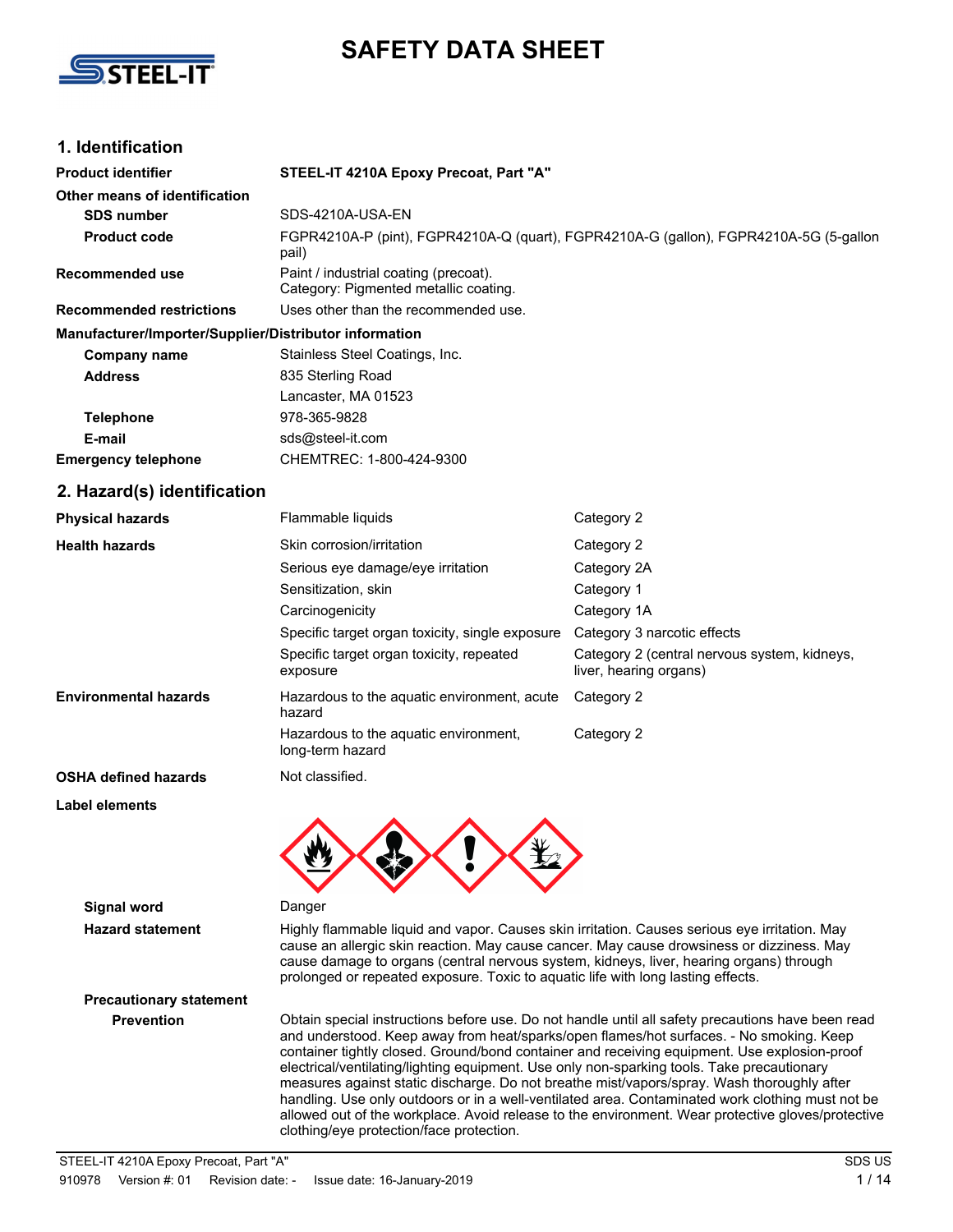| <b>Response</b>                              | If on skin (or hair): Take off immediately all contaminated clothing. Rinse skin with water/shower.<br>If skin irritation or rash occurs: Get medical advice/attention. Wash contaminated clothing before<br>reuse. If inhaled: Remove person to fresh air and keep comfortable for breathing. Call a poison<br>center/doctor if you feel unwell. If in eyes: Rinse cautiously with water for several minutes.<br>Remove contact lenses, if present and easy to do. Continue rinsing. If eye irritation persists: Get<br>medical advice/attention. If exposed or concerned: Get medical advice/attention. In case of fire:<br>Use water fog, foam, dry chemical powder, carbon dioxide to extinguish. Collect spillage. |
|----------------------------------------------|-------------------------------------------------------------------------------------------------------------------------------------------------------------------------------------------------------------------------------------------------------------------------------------------------------------------------------------------------------------------------------------------------------------------------------------------------------------------------------------------------------------------------------------------------------------------------------------------------------------------------------------------------------------------------------------------------------------------------|
| <b>Storage</b>                               | Keep cool. Store in a well-ventilated place. Keep container tightly closed. Store locked up.                                                                                                                                                                                                                                                                                                                                                                                                                                                                                                                                                                                                                            |
| <b>Disposal</b>                              | Dispose of contents/container in accordance with local/regional/national/international regulations.                                                                                                                                                                                                                                                                                                                                                                                                                                                                                                                                                                                                                     |
| Hazard(s) not otherwise<br>classified (HNOC) | None known.                                                                                                                                                                                                                                                                                                                                                                                                                                                                                                                                                                                                                                                                                                             |
| <b>Supplemental information</b>              | None.                                                                                                                                                                                                                                                                                                                                                                                                                                                                                                                                                                                                                                                                                                                   |

## **3. Composition/information on ingredients**

| <b>Chemical name</b>                                                                                                      | <b>CAS number</b>                                                                                 | %         |
|---------------------------------------------------------------------------------------------------------------------------|---------------------------------------------------------------------------------------------------|-----------|
| Phenol, 4-(1,1-dimethylethyl)-,<br>polymer with<br>(chloromethyl) oxirane and<br>4,4'-(1-methylethylidene)bis[ph<br>enol] | 67924-34-9                                                                                        | $40 - 60$ |
| Xylene                                                                                                                    | 1330-20-7                                                                                         | $15 - 20$ |
| Titanium dioxide                                                                                                          | 13463-67-7                                                                                        | $10 - 15$ |
| 1-Methoxy-2-propanol                                                                                                      | 107-98-2                                                                                          | $1 - 5$   |
| Barium phosphate                                                                                                          | 10048-98-3                                                                                        | $1 - 5$   |
| Ethylbenzene                                                                                                              | $100 - 41 - 4$                                                                                    | $1 - 5$   |
| Chromium                                                                                                                  | 7440-47-3                                                                                         | $1 - 3$   |
| Dipropylene glycol,<br>monomethyl ether                                                                                   | 34590-94-8                                                                                        | $1 - 3$   |
| m-Xylene                                                                                                                  | 108-38-3                                                                                          | $1 - 3$   |
| 2-Methoxy-1-methylethyl<br>acetate                                                                                        | 108-65-6                                                                                          | $1 - 2$   |
| Silicon dioxide, crystalline<br>silica-free                                                                               | 7631-86-9                                                                                         | $1 - 2$   |
| Aluminum hydroxide                                                                                                        | 21645-51-2                                                                                        | 1.04      |
| Carbon black                                                                                                              | 1333-86-4                                                                                         | < 1       |
| Nickel                                                                                                                    | 7440-02-0                                                                                         | < 1       |
| Quartz                                                                                                                    | 14808-60-7                                                                                        | < 1       |
| <b>Composition comments</b>                                                                                               | All concentrations are in percent by weight unless ingredient is a gas. Gas concentrations are in |           |

percent by volume. Components not listed are either non-hazardous or are below reportable limits.

Remove victim to fresh air and keep at rest in a position comfortable for breathing. Call a POISON

CENTER or doctor/physician if you feel unwell. Remove contaminated clothing immediately and wash skin with soap and water. In case of eczema or other skin disorders: Seek medical attention and take along these instructions. Wash contaminated clothing before reuse. **Skin contact** Immediately flush eyes with plenty of water for at least 15 minutes. Remove contact lenses, if present and easy to do. Continue rinsing. Get medical attention if irritation develops and persists. **Eye contact** Rinse mouth. If vomiting occurs, keep head low so that stomach content doesn't get into the lungs. Get medical advice/attention if you feel unwell. **Ingestion**

**4. First-aid measures**

**Inhalation**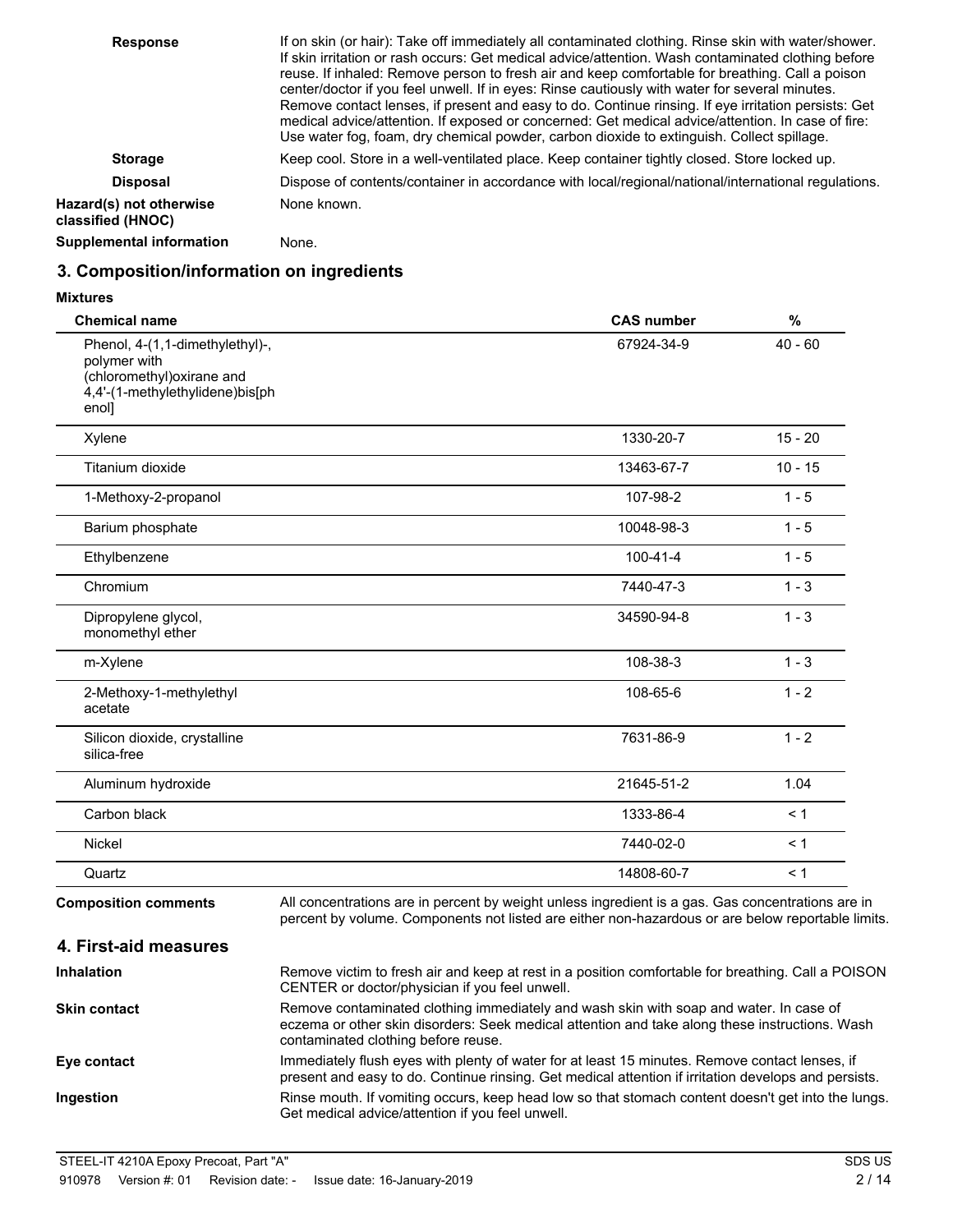| <b>Most important</b><br>symptoms/effects, acute and<br>delayed              | May cause drowsiness and dizziness. Narcosis. Headache. Nausea, vomiting. Behavioral<br>changes. Decrease in motor functions. Irritation of eyes. Symptoms may include stinging, tearing,<br>redness, swelling, and blurred vision. Skin irritation. May cause redness and pain. May cause an<br>allergic skin reaction. Dermatitis. Rash. Jaundice. Prolonged exposure may cause chronic effects.             |
|------------------------------------------------------------------------------|----------------------------------------------------------------------------------------------------------------------------------------------------------------------------------------------------------------------------------------------------------------------------------------------------------------------------------------------------------------------------------------------------------------|
| Indication of immediate<br>medical attention and special<br>treatment needed | Provide general supportive measures and treat symptomatically. Keep victim under observation.<br>Symptoms may be delayed.                                                                                                                                                                                                                                                                                      |
| <b>General information</b>                                                   | Take off all contaminated clothing immediately. If exposed or concerned: get medical<br>attention/advice. If you feel unwell, seek medical advice (show the label where possible). Ensure<br>that medical personnel are aware of the material(s) involved, and take precautions to protect<br>themselves. Show this safety data sheet to the doctor in attendance. Wash contaminated clothing<br>before reuse. |
| 5. Fire-fighting measures                                                    |                                                                                                                                                                                                                                                                                                                                                                                                                |
| Suitable extinguishing media                                                 | Water fog. Foam. Dry chemical powder. Carbon dioxide (CO2).                                                                                                                                                                                                                                                                                                                                                    |
| Unsuitable extinguishing<br>media                                            | Do not use water jet as an extinguisher, as this will spread the fire.                                                                                                                                                                                                                                                                                                                                         |
| Specific hazards arising from<br>the chemical                                | Vapors may form explosive mixtures with air. Vapors may travel considerable distance to a source<br>of ignition and flash back. During fire, gases hazardous to health may be formed.                                                                                                                                                                                                                          |
| Special protective equipment<br>and precautions for firefighters             | Self-contained breathing apparatus and full protective clothing must be worn in case of fire.                                                                                                                                                                                                                                                                                                                  |
| <b>Fire fighting</b><br>equipment/instructions                               | In case of fire and/or explosion do not breathe fumes. Move containers from fire area if you can do<br>so without risk. Cool containers exposed to flames with water until well after the fire is out.                                                                                                                                                                                                         |
| <b>Specific methods</b>                                                      | Use standard firefighting procedures and consider the hazards of other involved materials.                                                                                                                                                                                                                                                                                                                     |
| <b>General fire hazards</b>                                                  | Highly flammable liquid and vapor.                                                                                                                                                                                                                                                                                                                                                                             |
| 6. Accidental release measures                                               |                                                                                                                                                                                                                                                                                                                                                                                                                |
| <b>Personal precautions,</b>                                                 | Keep unnecessary personnel away. Keep people away from and upwind of spill/leak. Eliminate all<br>to attack a concern for a seculation. Annual consultation at Annual to them culture and a). INFL and annual state                                                                                                                                                                                            |

| Personal precautions,<br>protective equipment and<br>emergency procedures | Keep unnecessary personnel away. Keep people away from and upwind of spill/leak. Eliminate all<br>ignition sources (no smoking, flares, sparks, or flames in immediate area). Wear appropriate<br>protective equipment and clothing during clean-up. Do not breathe mist/vapors/spray. Do not touch<br>damaged containers or spilled material unless wearing appropriate protective clothing. Ventilate<br>closed spaces before entering them. Local authorities should be advised if significant spillages<br>cannot be contained. For personal protection, see section 8 of the SDS.                                                                                                                                                                                                                               |
|---------------------------------------------------------------------------|----------------------------------------------------------------------------------------------------------------------------------------------------------------------------------------------------------------------------------------------------------------------------------------------------------------------------------------------------------------------------------------------------------------------------------------------------------------------------------------------------------------------------------------------------------------------------------------------------------------------------------------------------------------------------------------------------------------------------------------------------------------------------------------------------------------------|
| <b>Methods and materials for</b><br>containment and cleaning up           | Eliminate all ignition sources (no smoking, flares, sparks, or flames in immediate area). Keep<br>combustibles (wood, paper, oil, etc.) away from spilled material. Take precautionary measures<br>against static discharge. Use only non-sparking tools. Ventilate the contaminated area. Put<br>material in suitable, covered, labeled containers. Collect runoff for disposal as potential hazardous<br>waste. Clean up in accordance with all applicable regulations.                                                                                                                                                                                                                                                                                                                                            |
|                                                                           | Large Spills: Stop the flow of material, if this is without risk. Dike the spilled material, where this is<br>possible. A vapor-suppressing foam may be used to reduce vapors. Use a non-combustible<br>material like vermiculite, sand or earth to soak up the product and place into a container for later<br>disposal. Following product recovery, flush area with water.                                                                                                                                                                                                                                                                                                                                                                                                                                         |
|                                                                           | Small Spills: Absorb with earth, sand or other non-combustible material and transfer to containers<br>for later disposal. Wipe up with absorbent material (e.g. cloth, fleece). Clean surface thoroughly to<br>remove residual contamination.                                                                                                                                                                                                                                                                                                                                                                                                                                                                                                                                                                        |
|                                                                           | Never return spills to original containers for re-use. This material must be disposed of as<br>hazardous waste. For waste disposal, see section 13 of the SDS.                                                                                                                                                                                                                                                                                                                                                                                                                                                                                                                                                                                                                                                       |
| <b>Environmental precautions</b>                                          | Avoid release to the environment. Inform appropriate managerial or supervisory personnel of all<br>environmental releases. Prevent further leakage or spillage if safe to do so. Avoid discharge into<br>drains, water courses or onto the ground.                                                                                                                                                                                                                                                                                                                                                                                                                                                                                                                                                                   |
| 7. Handling and storage                                                   |                                                                                                                                                                                                                                                                                                                                                                                                                                                                                                                                                                                                                                                                                                                                                                                                                      |
| <b>Precautions for safe handling</b>                                      | Obtain special instructions before use. Do not handle until all safety precautions have been read<br>and understood. Do not handle, store or open near an open flame, sources of heat or sources of<br>ignition. Protect material from direct sunlight. Explosion-proof general and local exhaust ventilation.<br>Take precautionary measures against static discharges. All equipment used when handling the<br>product must be grounded. Use non-sparking tools and explosion-proof equipment. Do not breathe<br>mist/vapors/spray. Do not taste or swallow. Avoid contact with eyes, skin, and clothing. Avoid<br>prolonged exposure. When using, do not eat, drink or smoke. Persons susceptible to allergic<br>reactions should not handle this product. Should be handled in closed systems, if possible. Wear |

to the environment. Observe good industrial hygiene practices.

appropriate personal protective equipment. Wash hands thoroughly after handling. Avoid release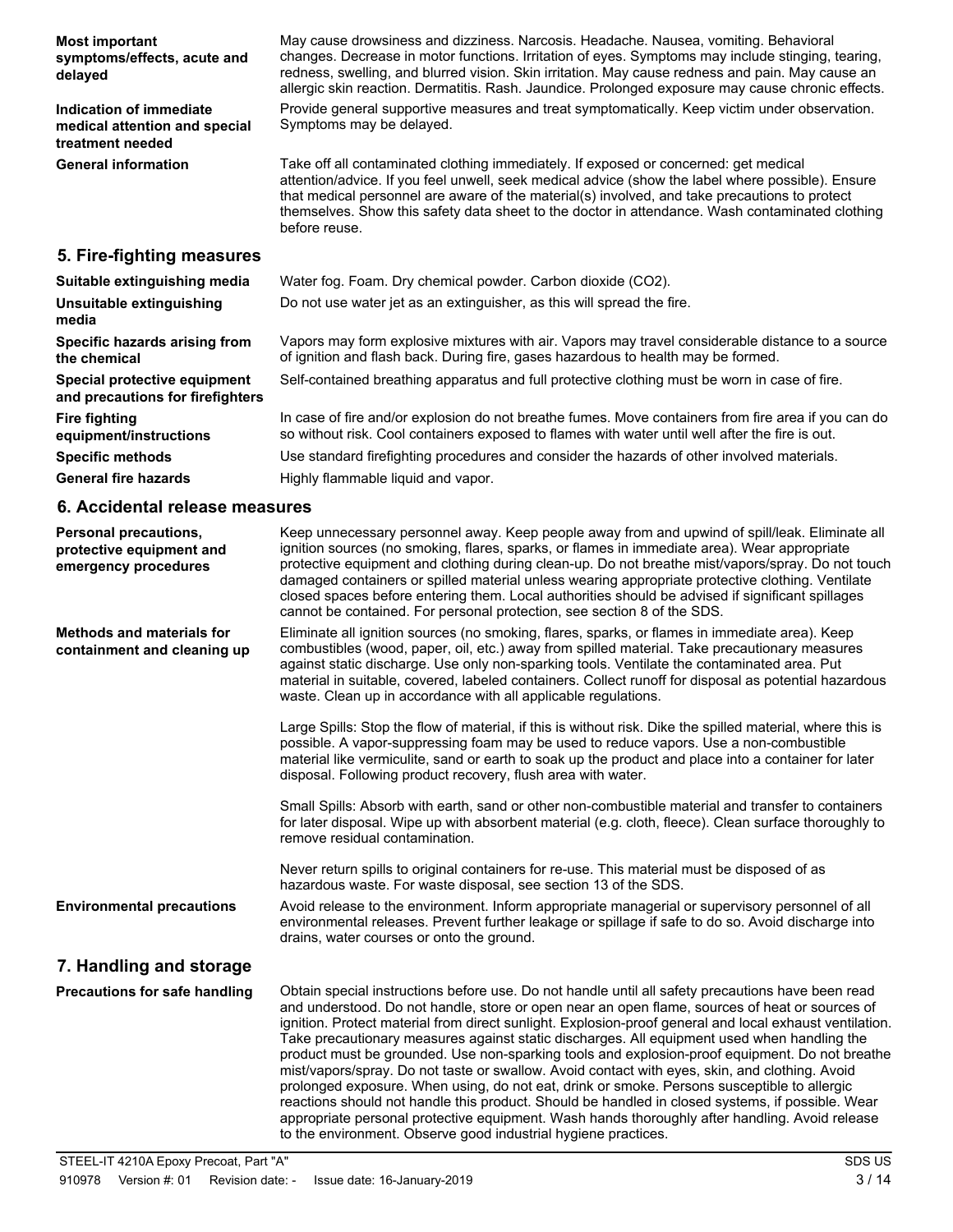Store locked up. Keep away from heat, sparks and open flame. Prevent electrostatic charge build-up by using common bonding and grounding techniques. Store in a cool, dry place out of direct sunlight. Store in original tightly closed container. Store in a well-ventilated place. Keep in an area equipped with sprinklers. Store away from incompatible materials (see Section 10 of the SDS).

### **8. Exposure controls/personal protection**

#### **Occupational exposure limits**

#### **US. OSHA Specifically Regulated Substances (29 CFR 1910.1001-1053)**

| <b>Components</b>                                                                      | <b>Type</b> | Value           |                      |
|----------------------------------------------------------------------------------------|-------------|-----------------|----------------------|
| <b>TWA</b><br>Quartz (CAS 14808-60-7)                                                  |             | $0.05$ mg/m $3$ |                      |
| US. OSHA Table Z-1 Limits for Air Contaminants (29 CFR 1910.1000)<br><b>Components</b> | <b>Type</b> | <b>Value</b>    | Form                 |
| Barium phosphate (CAS<br>10048-98-3)                                                   | <b>PEL</b>  | $0.5$ mg/m $3$  |                      |
| Carbon black (CAS<br>1333-86-4)                                                        | <b>PEL</b>  | 3.5 mg/m3       |                      |
| Chromium (CAS 7440-47-3)                                                               | <b>PEL</b>  | 1 $mg/m3$       |                      |
| Dipropylene glycol,<br>monomethyl ether (CAS<br>34590-94-8)                            | PEL         | 600 mg/m3       |                      |
|                                                                                        |             | 100 ppm         |                      |
| Ethylbenzene (CAS<br>$100-41-4)$                                                       | PEL         | 435 mg/m3       |                      |
|                                                                                        |             | $100$ ppm       |                      |
| m-Xylene (CAS 108-38-3)                                                                | <b>PEL</b>  | 435 mg/m3       |                      |
|                                                                                        |             | 100 ppm         |                      |
| Nickel (CAS 7440-02-0)                                                                 | <b>PEL</b>  | 1 $mg/m3$       |                      |
| Titanium dioxide (CAS<br>13463-67-7)                                                   | PEL         | 15 mg/m3        | Total dust.          |
| Xylene (CAS 1330-20-7)                                                                 | <b>PEL</b>  | 435 mg/m3       |                      |
|                                                                                        |             | 100 ppm         |                      |
| US. OSHA Table Z-3 (29 CFR 1910.1000)<br><b>Components</b>                             | <b>Type</b> | Value           | Form                 |
|                                                                                        | <b>TWA</b>  |                 |                      |
| Quartz (CAS 14808-60-7)                                                                |             | $0.1$ mg/m $3$  | Respirable.          |
|                                                                                        | <b>TWA</b>  | 2.4 mppcf       | Respirable.          |
| Silicon dioxide, crystalline<br>silica-free (CAS 7631-86-9)                            |             | $0.8$ mg/m $3$  |                      |
|                                                                                        |             | 20 mppcf        |                      |
| Titanium dioxide (CAS<br>13463-67-7)                                                   | <b>TWA</b>  | $5$ mg/m $3$    | Respirable fraction. |
|                                                                                        |             | $15$ mg/m $3$   | Total dust.          |
|                                                                                        |             | 50 mppcf        | Total dust.          |
|                                                                                        |             | 15 mppcf        | Respirable fraction. |
| <b>US. ACGIH Threshold Limit Values</b>                                                |             |                 |                      |
| <b>Components</b>                                                                      | <b>Type</b> | Value           | Form                 |
| 1-Methoxy-2-propanol (CAS<br>$107-98-2)$                                               | <b>STEL</b> | $100$ ppm       |                      |
|                                                                                        | <b>TWA</b>  | 50 ppm          |                      |
| Aluminum hydroxide (CAS<br>21645-51-2)                                                 | <b>TWA</b>  | 1 $mg/m3$       | Respirable fraction. |
| Barium phosphate (CAS<br>10048-98-3)                                                   | <b>TWA</b>  | $0.5$ mg/m $3$  |                      |
| Carbon black (CAS<br>1333-86-4)                                                        | <b>TWA</b>  | $3$ mg/m $3$    | Inhalable fraction.  |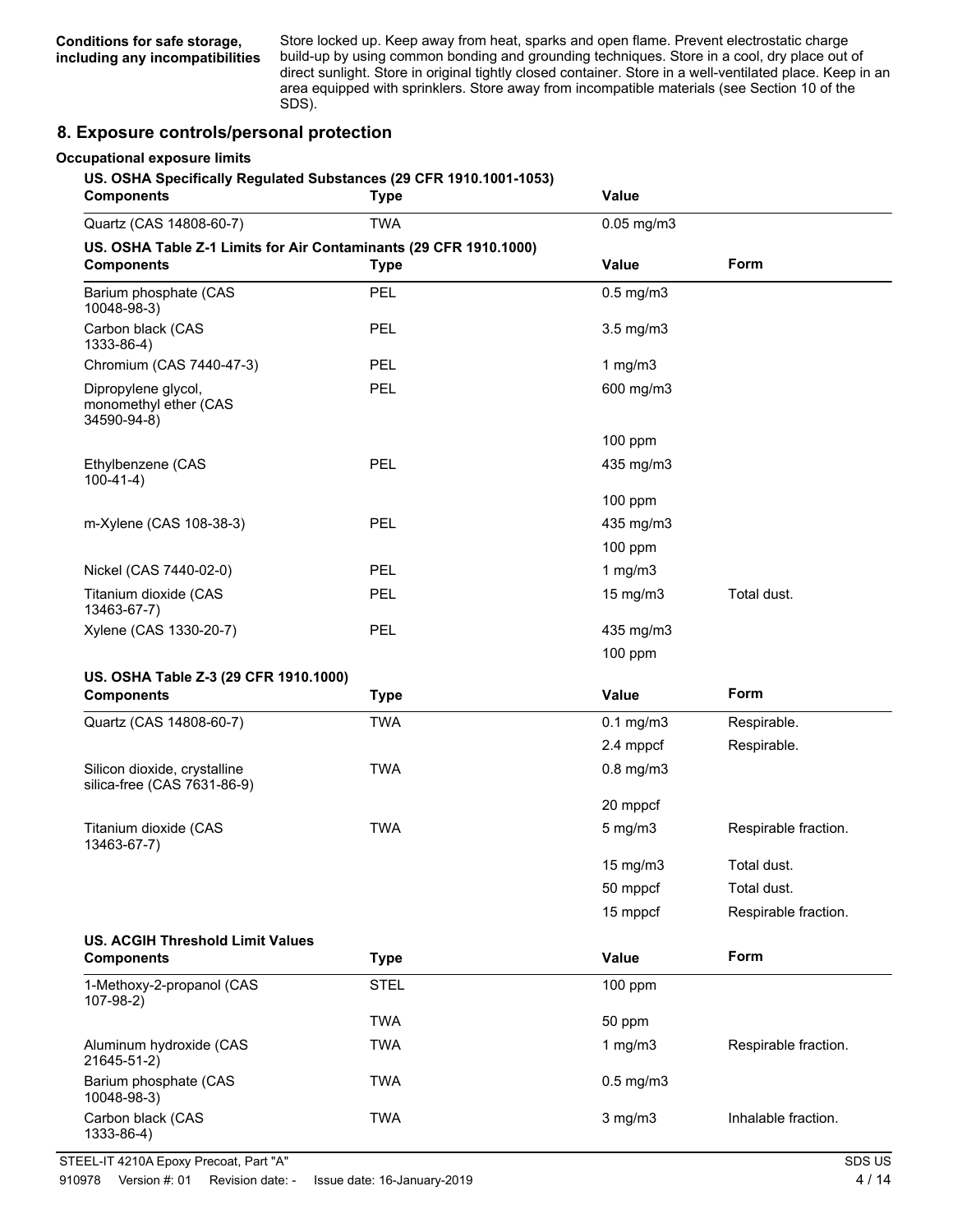| <b>US. ACGIH Threshold Limit Values</b><br><b>Components</b>     | <b>Type</b> | Value           | Form                 |
|------------------------------------------------------------------|-------------|-----------------|----------------------|
| Chromium (CAS 7440-47-3)                                         | <b>TWA</b>  | $0.5$ mg/m $3$  | Inhalable fraction.  |
| Dipropylene glycol,<br>monomethyl ether (CAS<br>34590-94-8)      | <b>STEL</b> | 150 ppm         |                      |
|                                                                  | <b>TWA</b>  | 100 ppm         |                      |
| Ethylbenzene (CAS<br>$100-41-4)$                                 | <b>TWA</b>  | 20 ppm          |                      |
| m-Xylene (CAS 108-38-3)                                          | <b>STEL</b> | 150 ppm         |                      |
|                                                                  | <b>TWA</b>  | 100 ppm         |                      |
| Nickel (CAS 7440-02-0)                                           | <b>TWA</b>  | $1.5$ mg/m $3$  | Inhalable fraction.  |
| Quartz (CAS 14808-60-7)                                          | <b>TWA</b>  | 0.025 mg/m3     | Respirable fraction. |
| Titanium dioxide (CAS<br>13463-67-7)                             | <b>TWA</b>  | 10 mg/m3        |                      |
| Xylene (CAS 1330-20-7)                                           | <b>STEL</b> | 150 ppm         |                      |
|                                                                  | <b>TWA</b>  | 100 ppm         |                      |
| US. NIOSH: Pocket Guide to Chemical Hazards<br><b>Components</b> |             | Value           | Form                 |
|                                                                  | <b>Type</b> |                 |                      |
| 1-Methoxy-2-propanol (CAS<br>$107-98-2)$                         | <b>STEL</b> | 540 mg/m3       |                      |
|                                                                  |             | 150 ppm         |                      |
|                                                                  | <b>TWA</b>  | 360 mg/m3       |                      |
|                                                                  |             | 100 ppm         |                      |
| Barium phosphate (CAS<br>10048-98-3)                             | <b>TWA</b>  | $0.5$ mg/m $3$  |                      |
| Carbon black (CAS<br>1333-86-4)                                  | <b>TWA</b>  | $3.5$ mg/m $3$  |                      |
| Chromium (CAS 7440-47-3)                                         | <b>TWA</b>  | $0.5$ mg/m $3$  |                      |
| Dipropylene glycol,<br>monomethyl ether (CAS<br>34590-94-8)      | <b>STEL</b> | 900 mg/m3       |                      |
|                                                                  |             | 150 ppm         |                      |
|                                                                  | <b>TWA</b>  | 600 mg/m3       |                      |
|                                                                  |             | 100 ppm         |                      |
| Ethylbenzene (CAS<br>$100-41-4)$                                 | <b>STEL</b> | 545 mg/m3       |                      |
|                                                                  |             | 125 ppm         |                      |
|                                                                  | <b>TWA</b>  | 435 mg/m3       |                      |
|                                                                  |             | 100 ppm         |                      |
| m-Xylene (CAS 108-38-3)                                          | <b>STEL</b> | 655 mg/m3       |                      |
|                                                                  |             | 150 ppm         |                      |
|                                                                  | <b>TWA</b>  | 435 mg/m3       |                      |
|                                                                  |             | 100 ppm         |                      |
| Nickel (CAS 7440-02-0)                                           | <b>TWA</b>  | 0.015 mg/m3     |                      |
| Quartz (CAS 14808-60-7)                                          | <b>TWA</b>  | $0.05$ mg/m $3$ | Respirable dust.     |
| Silicon dioxide, crystalline<br>silica-free (CAS 7631-86-9)      | <b>TWA</b>  | $6$ mg/m $3$    |                      |
| Xylene (CAS 1330-20-7)                                           | <b>STEL</b> | 655 mg/m3       |                      |
|                                                                  |             | 150 ppm         |                      |
|                                                                  | <b>TWA</b>  | 435 mg/m3       |                      |
|                                                                  |             | 100 ppm         |                      |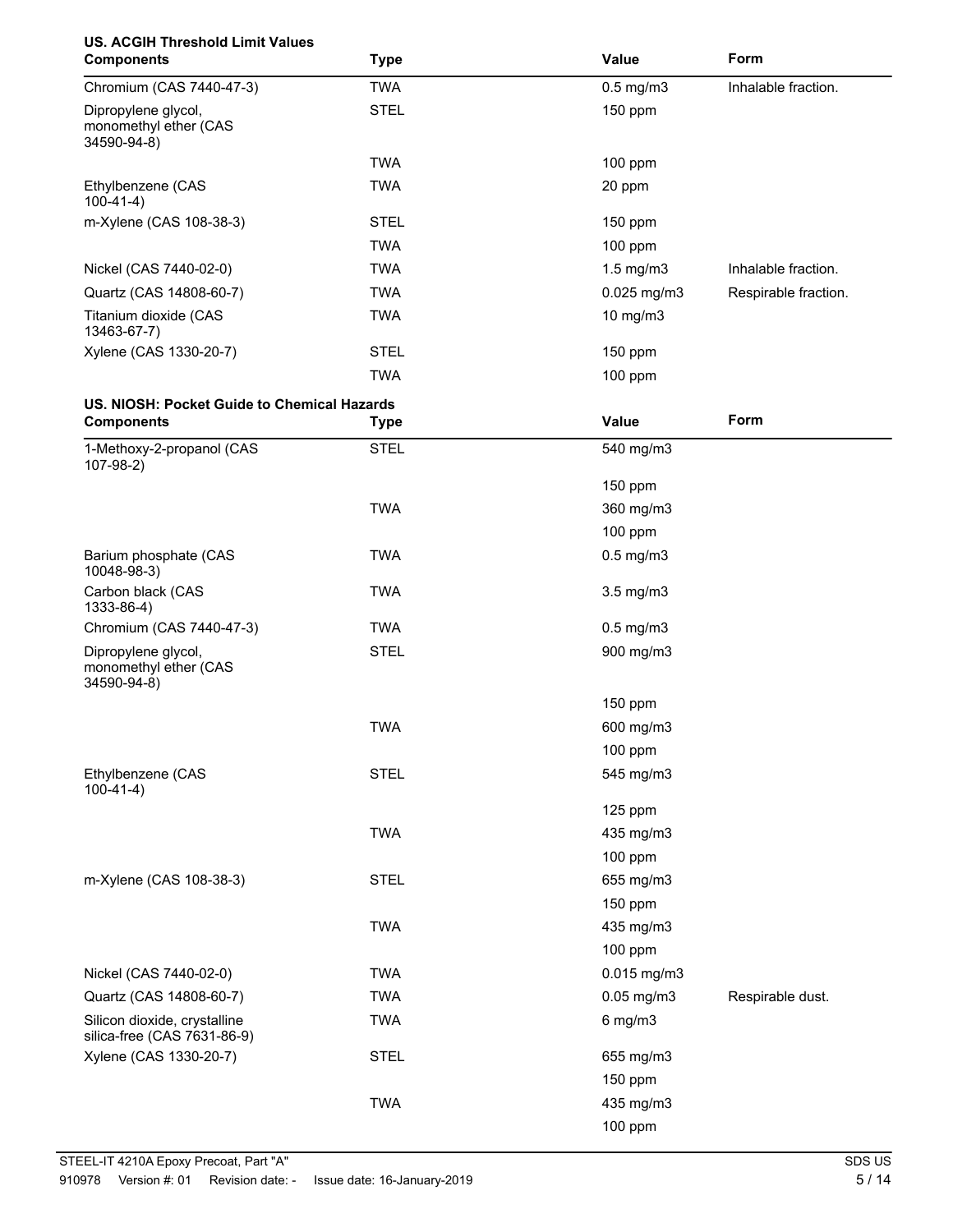| US. Workplace Environmental Exposure Level (WEEL) Guides<br><b>Components</b> | <b>Type</b>                                                                                             |                                                                                                                                                                                                                                                                                                                                                                    | <b>Value</b>                                                                                                |                                                                                                                                                                                                                                                                                                                                                                                                         |
|-------------------------------------------------------------------------------|---------------------------------------------------------------------------------------------------------|--------------------------------------------------------------------------------------------------------------------------------------------------------------------------------------------------------------------------------------------------------------------------------------------------------------------------------------------------------------------|-------------------------------------------------------------------------------------------------------------|---------------------------------------------------------------------------------------------------------------------------------------------------------------------------------------------------------------------------------------------------------------------------------------------------------------------------------------------------------------------------------------------------------|
| 2-Methoxy-1-methylethyl<br>acetate (CAS 108-65-6)                             | <b>TWA</b>                                                                                              |                                                                                                                                                                                                                                                                                                                                                                    | 50 ppm                                                                                                      |                                                                                                                                                                                                                                                                                                                                                                                                         |
| <b>Biological limit values</b>                                                |                                                                                                         |                                                                                                                                                                                                                                                                                                                                                                    |                                                                                                             |                                                                                                                                                                                                                                                                                                                                                                                                         |
| <b>ACGIH Biological Exposure Indices</b><br><b>Components</b>                 | Value                                                                                                   | <b>Determinant</b>                                                                                                                                                                                                                                                                                                                                                 | <b>Specimen</b>                                                                                             | <b>Sampling Time</b>                                                                                                                                                                                                                                                                                                                                                                                    |
| Ethylbenzene (CAS<br>$100-41-4)$                                              | $0.15$ g/g                                                                                              | Sum of<br>mandelic acid<br>and<br>phenylglyoxylic<br>acid                                                                                                                                                                                                                                                                                                          | Creatinine in<br>urine                                                                                      |                                                                                                                                                                                                                                                                                                                                                                                                         |
| m-Xylene (CAS 108-38-3) 1.5 g/g                                               |                                                                                                         | Methylhippuric<br>acids                                                                                                                                                                                                                                                                                                                                            | Creatinine in<br>urine                                                                                      |                                                                                                                                                                                                                                                                                                                                                                                                         |
| Xylene (CAS 1330-20-7)                                                        | $1.5$ g/g                                                                                               | Methylhippuric<br>acids                                                                                                                                                                                                                                                                                                                                            | Creatinine in<br>urine                                                                                      |                                                                                                                                                                                                                                                                                                                                                                                                         |
| * - For sampling details, please see the source document.                     |                                                                                                         |                                                                                                                                                                                                                                                                                                                                                                    |                                                                                                             |                                                                                                                                                                                                                                                                                                                                                                                                         |
| <b>Exposure guidelines</b>                                                    |                                                                                                         |                                                                                                                                                                                                                                                                                                                                                                    |                                                                                                             |                                                                                                                                                                                                                                                                                                                                                                                                         |
| US - California OELs: Skin designation                                        |                                                                                                         |                                                                                                                                                                                                                                                                                                                                                                    |                                                                                                             |                                                                                                                                                                                                                                                                                                                                                                                                         |
| 1-Methoxy-2-propanol (CAS 107-98-2)<br>US - Tennessee OELs: Skin designation  | 2-Methoxy-1-methylethyl acetate (CAS 108-65-6)<br>Dipropylene glycol, monomethyl ether (CAS 34590-94-8) |                                                                                                                                                                                                                                                                                                                                                                    | Can be absorbed through the skin.<br>Can be absorbed through the skin.<br>Can be absorbed through the skin. |                                                                                                                                                                                                                                                                                                                                                                                                         |
| US ACGIH Threshold Limit Values: Skin designation                             | Dipropylene glycol, monomethyl ether (CAS 34590-94-8) Can be absorbed through the skin.                 |                                                                                                                                                                                                                                                                                                                                                                    |                                                                                                             |                                                                                                                                                                                                                                                                                                                                                                                                         |
| US. NIOSH: Pocket Guide to Chemical Hazards                                   | Dipropylene glycol, monomethyl ether (CAS 34590-94-8) Can be absorbed through the skin.                 |                                                                                                                                                                                                                                                                                                                                                                    |                                                                                                             |                                                                                                                                                                                                                                                                                                                                                                                                         |
| US. OSHA Table Z-1 Limits for Air Contaminants (29 CFR 1910.1000)             | Dipropylene glycol, monomethyl ether (CAS 34590-94-8) Can be absorbed through the skin.                 |                                                                                                                                                                                                                                                                                                                                                                    |                                                                                                             |                                                                                                                                                                                                                                                                                                                                                                                                         |
|                                                                               | Dipropylene glycol, monomethyl ether (CAS 34590-94-8) Can be absorbed through the skin.                 |                                                                                                                                                                                                                                                                                                                                                                    |                                                                                                             |                                                                                                                                                                                                                                                                                                                                                                                                         |
| Appropriate engineering<br>controls                                           | acceptable level. Provide eyewash station and safety shower.                                            |                                                                                                                                                                                                                                                                                                                                                                    |                                                                                                             | Explosion-proof general and local exhaust ventilation. Good general ventilation should be used.<br>Ventilation rates should be matched to conditions. If applicable, use process enclosures, local<br>exhaust ventilation, or other engineering controls to maintain airborne levels below recommended<br>exposure limits. If exposure limits have not been established, maintain airborne levels to an |
| Individual protection measures, such as personal protective equipment         |                                                                                                         |                                                                                                                                                                                                                                                                                                                                                                    |                                                                                                             |                                                                                                                                                                                                                                                                                                                                                                                                         |
|                                                                               |                                                                                                         |                                                                                                                                                                                                                                                                                                                                                                    |                                                                                                             | Eye/face protection Wear safety glasses with side shields (or goggles). Wear face shield if there is risk of splashes.                                                                                                                                                                                                                                                                                  |
| <b>Skin protection</b><br><b>Hand protection</b>                              |                                                                                                         |                                                                                                                                                                                                                                                                                                                                                                    |                                                                                                             | Wear appropriate chemical resistant gloves. Be aware that the liquid may penetrate the gloves.<br>Frequent change is advisable. The most suitable glove must be chosen in consultation with the<br>gloves supplier, who can inform about the breakthrough time of the glove material.                                                                                                                   |
| <b>Skin protection</b>                                                        |                                                                                                         |                                                                                                                                                                                                                                                                                                                                                                    |                                                                                                             |                                                                                                                                                                                                                                                                                                                                                                                                         |
| Other                                                                         |                                                                                                         |                                                                                                                                                                                                                                                                                                                                                                    |                                                                                                             | Wear appropriate chemical resistant clothing. Use of an impervious apron is recommended.                                                                                                                                                                                                                                                                                                                |
| <b>Respiratory protection</b>                                                 |                                                                                                         | If engineering controls do not maintain airborne concentrations below recommended exposure<br>limits (where applicable) or to an acceptable level (in countries where exposure limits have not<br>been established), an approved respirator must be worn. Wear respiratory protection with<br>combination filter (dust and gas filter) during spraying operations. |                                                                                                             |                                                                                                                                                                                                                                                                                                                                                                                                         |
| <b>Thermal hazards</b>                                                        | Wear appropriate thermal protective clothing, when necessary.                                           |                                                                                                                                                                                                                                                                                                                                                                    |                                                                                                             |                                                                                                                                                                                                                                                                                                                                                                                                         |
| <b>General hygiene</b><br>considerations                                      | Contaminated work clothing should not be allowed out of the workplace.                                  |                                                                                                                                                                                                                                                                                                                                                                    |                                                                                                             | Observe any medical surveillance requirements. Always observe good personal hygiene<br>measures, such as washing after handling the material and before eating, drinking, and/or<br>smoking. Routinely wash work clothing and protective equipment to remove contaminants.                                                                                                                              |
| 9. Physical and chemical properties                                           |                                                                                                         |                                                                                                                                                                                                                                                                                                                                                                    |                                                                                                             |                                                                                                                                                                                                                                                                                                                                                                                                         |
| Appearance                                                                    |                                                                                                         |                                                                                                                                                                                                                                                                                                                                                                    |                                                                                                             |                                                                                                                                                                                                                                                                                                                                                                                                         |

| <b>Physical state</b> | Liguid.      |
|-----------------------|--------------|
| Form                  | Gray liquid. |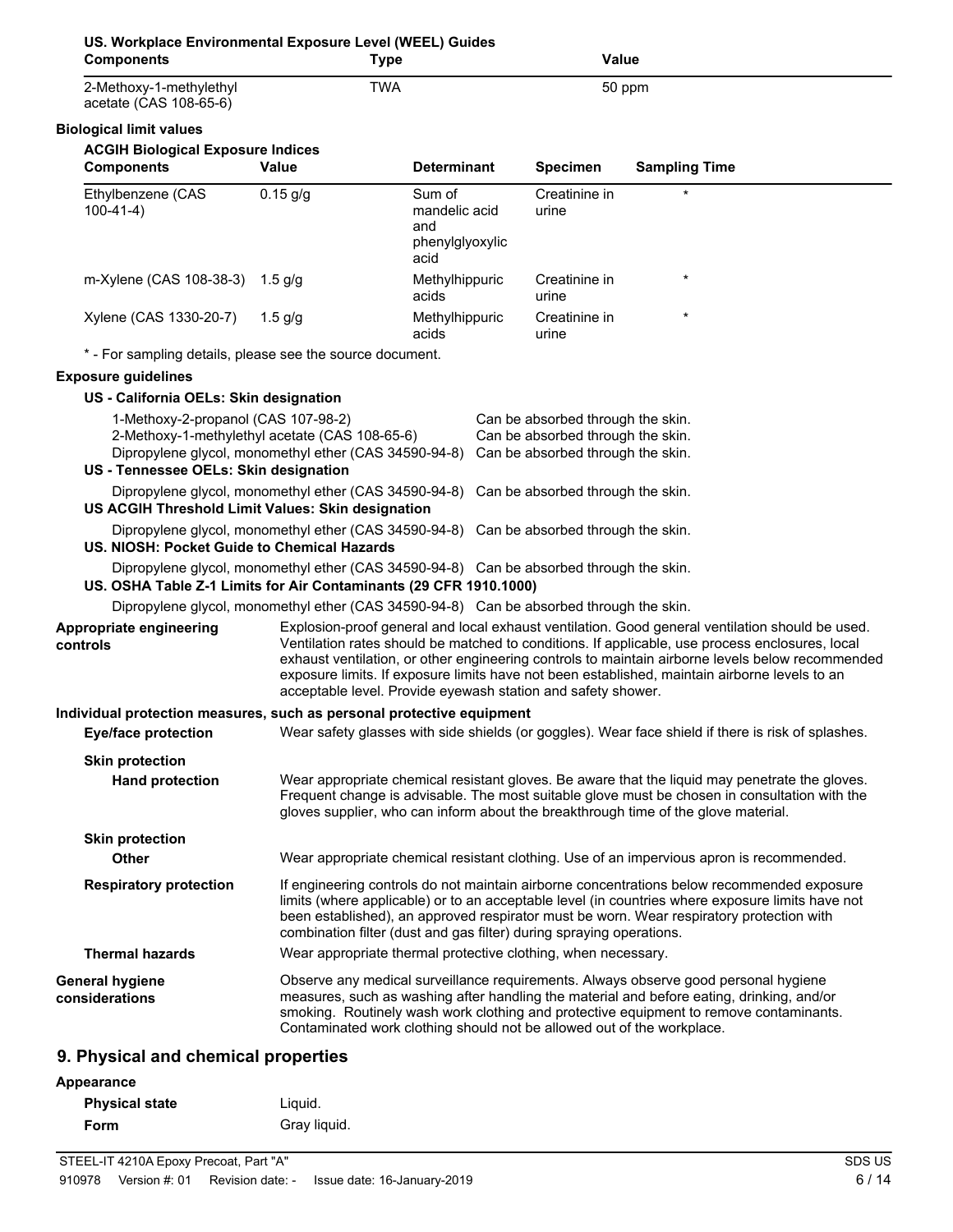| Color                                        | Gray.                                                                                                                                               |
|----------------------------------------------|-----------------------------------------------------------------------------------------------------------------------------------------------------|
| Odor                                         | Characteristic of solvents.                                                                                                                         |
| <b>Odor threshold</b>                        | Not available.                                                                                                                                      |
| рH                                           | Not available.                                                                                                                                      |
| Melting point/freezing point                 | Not available.                                                                                                                                      |
| Initial boiling point and boiling<br>range   | 241 - 407 °F (116.1 - 208.3 °C)                                                                                                                     |
| <b>Flash point</b>                           | 72.0 °F (22.2 °C)                                                                                                                                   |
| <b>Evaporation rate</b>                      | Slower than ether.                                                                                                                                  |
| Flammability (solid, gas)                    | Not applicable.                                                                                                                                     |
| Upper/lower flammability or explosive limits |                                                                                                                                                     |
| <b>Flammability limit - lower</b><br>$(\%)$  | Not available.                                                                                                                                      |
| <b>Flammability limit - upper</b><br>$(\%)$  | Not available.                                                                                                                                      |
| Explosive limit - lower (%)                  | Not available.                                                                                                                                      |
| Explosive limit - upper (%)                  | Not available.                                                                                                                                      |
| Vapor pressure                               | Not available.                                                                                                                                      |
| Vapor density                                | $> 1$ (air=1)                                                                                                                                       |
| <b>Relative density</b>                      | 1.327 (H2O=1)                                                                                                                                       |
| <b>Relative density temperature</b>          | 77 °F (25 °C)                                                                                                                                       |
| Solubility(ies)                              |                                                                                                                                                     |
| Solubility (water)                           | < 2 g/100 g, Moderately soluble in water.                                                                                                           |
| <b>Auto-ignition temperature</b>             | Not available.                                                                                                                                      |
| <b>Decomposition temperature</b>             | Not available.                                                                                                                                      |
| <b>Viscosity</b>                             | Not available.                                                                                                                                      |
| <b>Other information</b>                     | Not available.                                                                                                                                      |
| <b>Explosive properties</b>                  | Not explosive.                                                                                                                                      |
| Molecular weight                             | Not available.                                                                                                                                      |
| <b>Oxidizing properties</b>                  | Not oxidizing.                                                                                                                                      |
| <b>VOC</b>                                   | 423.8 g/l Test Method: Product Formulation Data                                                                                                     |
| 10. Stability and reactivity                 |                                                                                                                                                     |
| <b>Reactivity</b>                            | The product is stable and non-reactive under normal conditions of use, storage and transport.                                                       |
| <b>Chemical stability</b>                    | Material is stable under normal conditions.                                                                                                         |
| <b>Possibility of hazardous</b><br>reactions | No dangerous reaction known under conditions of normal use.                                                                                         |
| <b>Conditions to avoid</b>                   | Avoid heat, sparks, open flames and other ignition sources. Avoid temperatures exceeding the<br>flash point. Contact with incompatible materials.   |
| Incompatible materials                       | Strong acids. Strong oxidizing agents. Strong reducing agents. Halogens.                                                                            |
| <b>Hazardous decomposition</b><br>products   | Thermal decomposition of this product can generate carbon monoxide and carbon dioxide.<br>Aldehydes. Metal oxides. Halogenated compounds.           |
| 11. Toxicological information                |                                                                                                                                                     |
| Information on likely routes of exposure     |                                                                                                                                                     |
| <b>Inhalation</b>                            | May cause damage to organs through prolonged or repeated exposure by inhalation. May cause<br>drowsiness and dizziness. Headache. Nausea, vomiting. |
| Skin contact                                 | Causes skin irritation. May cause an allergic skin reaction.                                                                                        |
| Eye contact                                  | Causes serious eye irritation.                                                                                                                      |

**Ingestion** May be harmful if swallowed.

**Symptoms related to the physical, chemical and toxicological characteristics** May cause drowsiness and dizziness. Narcosis. Headache. Nausea, vomiting. Behavioral changes. Decrease in motor functions. Severe eye irritation. Symptoms may include stinging, tearing, redness, swelling, and blurred vision. Skin irritation. May cause redness and pain. May cause an allergic skin reaction. Dermatitis. Rash. Jaundice.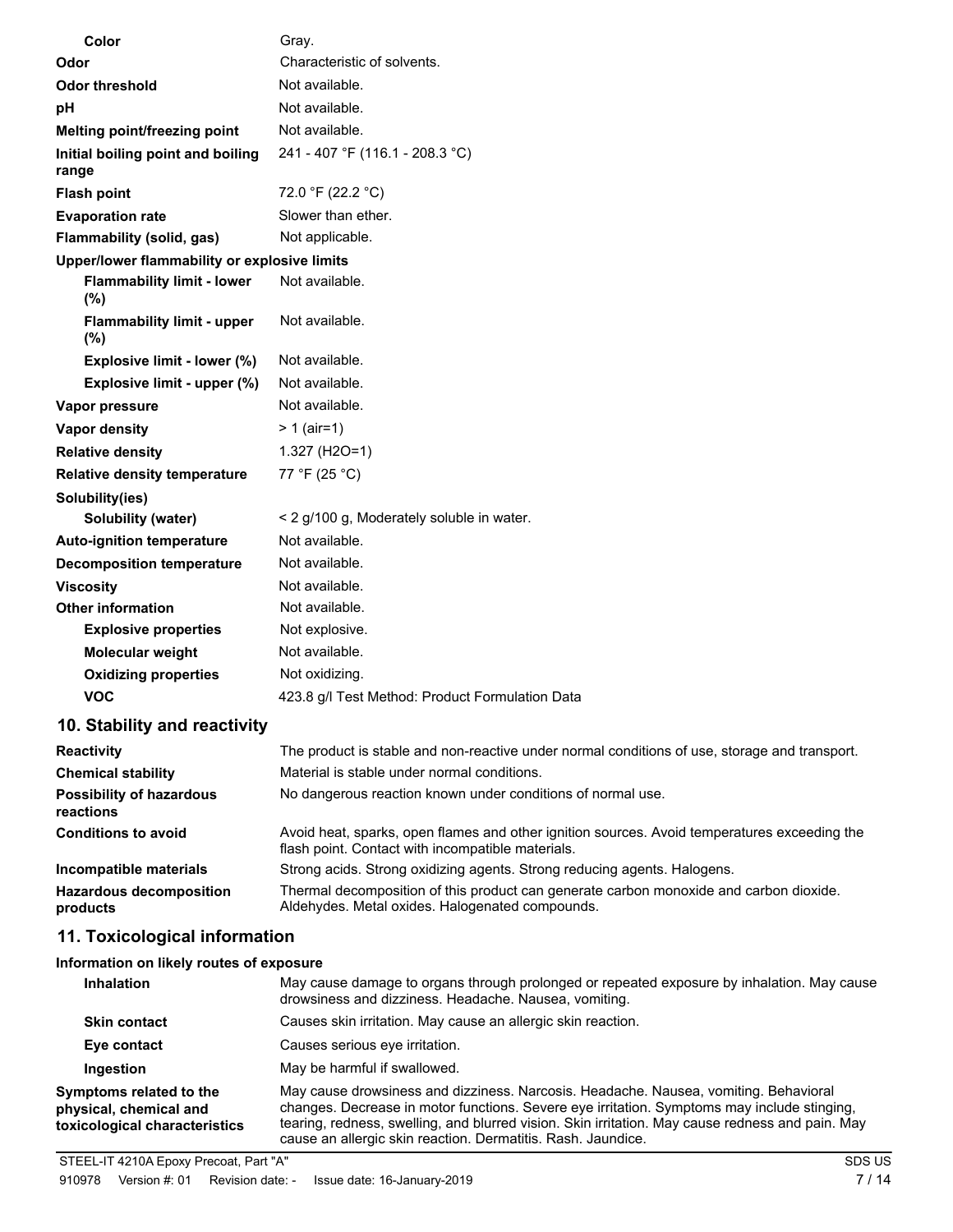| Information on toxicological effects |                                                                       |                |                                  |
|--------------------------------------|-----------------------------------------------------------------------|----------------|----------------------------------|
| <b>Acute toxicity</b>                |                                                                       |                |                                  |
| <b>Components</b>                    |                                                                       | <b>Species</b> | <b>Test Results</b>              |
|                                      | 1-Methoxy-2-propanol (CAS 107-98-2)                                   |                |                                  |
|                                      | <b>Acute</b>                                                          |                |                                  |
|                                      | <b>Dermal</b>                                                         |                |                                  |
|                                      | LD50                                                                  | Rabbit         | 13000 mg/kg                      |
|                                      | Oral                                                                  |                |                                  |
|                                      | LD50                                                                  | Rat            | > 5000 mg/kg                     |
|                                      | 2-Methoxy-1-methylethyl acetate (CAS 108-65-6)                        |                |                                  |
|                                      | <b>Acute</b>                                                          |                |                                  |
|                                      | <b>Dermal</b>                                                         |                |                                  |
|                                      | LD50                                                                  | Rabbit         | > 5000 mg/kg                     |
|                                      | Oral                                                                  |                |                                  |
|                                      | LD50                                                                  | Rat            | > 8532 mg/kg                     |
|                                      | Aluminum hydroxide (CAS 21645-51-2)                                   |                |                                  |
|                                      | <b>Acute</b>                                                          |                |                                  |
|                                      | Oral                                                                  |                |                                  |
|                                      | LD50                                                                  | Rat            | > 5000 mg/kg                     |
|                                      | Carbon black (CAS 1333-86-4)                                          |                |                                  |
|                                      | <b>Acute</b>                                                          |                |                                  |
|                                      | <b>Dermal</b><br>LD50                                                 | Rabbit         | > 3000 mg/kg                     |
|                                      |                                                                       |                |                                  |
|                                      | Oral<br>LD50                                                          | Rat            | > 8000 mg/kg                     |
|                                      |                                                                       |                |                                  |
|                                      | Dipropylene glycol, monomethyl ether (CAS 34590-94-8)<br><b>Acute</b> |                |                                  |
|                                      | <b>Dermal</b>                                                         |                |                                  |
|                                      | LD50                                                                  | Rabbit         | 10 g/kg                          |
|                                      | Ethylbenzene (CAS 100-41-4)                                           |                |                                  |
|                                      | <b>Acute</b>                                                          |                |                                  |
|                                      | <b>Dermal</b>                                                         |                |                                  |
|                                      | LD50                                                                  | Rabbit         | 15400 mg/kg                      |
|                                      | Inhalation                                                            |                |                                  |
|                                      | <b>LC50</b>                                                           | Rat            | 17.4 mg/m <sup>3</sup> , 4 Hours |
|                                      | Oral                                                                  |                |                                  |
|                                      | LD50                                                                  | Rat            | 35000 - 47000 mg/kg              |
|                                      | m-Xylene (CAS 108-38-3)                                               |                |                                  |
|                                      | <b>Acute</b>                                                          |                |                                  |
|                                      | Oral                                                                  |                |                                  |
|                                      | LD50                                                                  | Rat            | 5011 mg/kg                       |
|                                      | Silicon dioxide, crystalline silica-free (CAS 7631-86-9)              |                |                                  |
|                                      | <b>Acute</b>                                                          |                |                                  |
|                                      | <b>Dermal</b>                                                         |                |                                  |
|                                      | LD50                                                                  | Rabbit         | > 5000 mg/kg, 24 Hours           |
|                                      | Inhalation                                                            |                |                                  |
|                                      | Dust                                                                  |                |                                  |
|                                      | LC50                                                                  | Rat            | > 0.14 mg/l, 4 Hours             |
|                                      | Oral                                                                  |                |                                  |
|                                      | LD50                                                                  | Rat            | > 3300 mg/kg                     |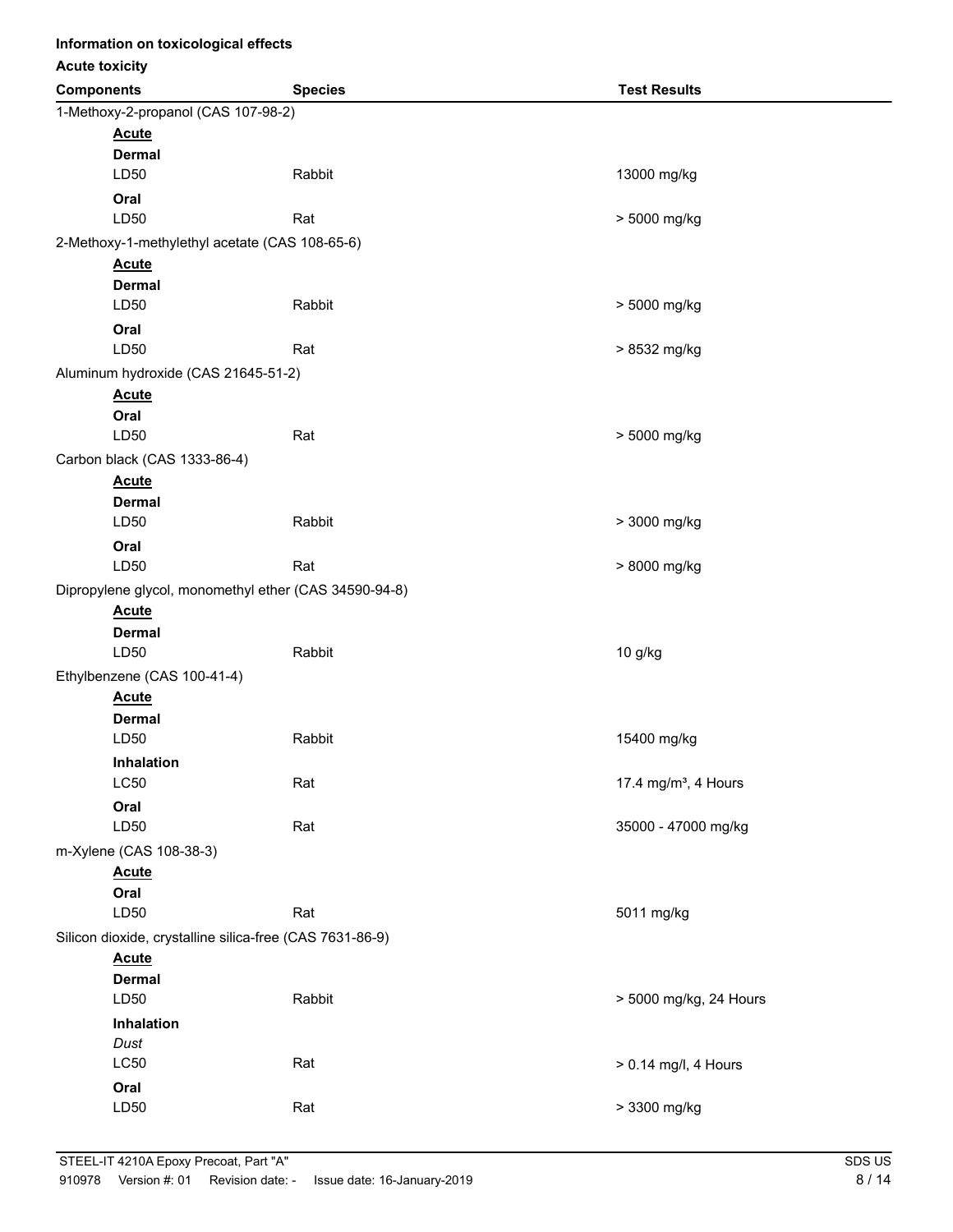| <b>Components</b>                                                                                                                                                                                                                                                                                                                      | <b>Species</b>                                                                                                                                                                                    | <b>Test Results</b>                                                                                                                                                                                                                                                                                                                                                                                               |  |  |
|----------------------------------------------------------------------------------------------------------------------------------------------------------------------------------------------------------------------------------------------------------------------------------------------------------------------------------------|---------------------------------------------------------------------------------------------------------------------------------------------------------------------------------------------------|-------------------------------------------------------------------------------------------------------------------------------------------------------------------------------------------------------------------------------------------------------------------------------------------------------------------------------------------------------------------------------------------------------------------|--|--|
| Titanium dioxide (CAS 13463-67-7)                                                                                                                                                                                                                                                                                                      |                                                                                                                                                                                                   |                                                                                                                                                                                                                                                                                                                                                                                                                   |  |  |
| <b>Acute</b>                                                                                                                                                                                                                                                                                                                           |                                                                                                                                                                                                   |                                                                                                                                                                                                                                                                                                                                                                                                                   |  |  |
| Inhalation                                                                                                                                                                                                                                                                                                                             |                                                                                                                                                                                                   |                                                                                                                                                                                                                                                                                                                                                                                                                   |  |  |
| LC50                                                                                                                                                                                                                                                                                                                                   | Rat                                                                                                                                                                                               | 3.43 mg/l, 4 Hours                                                                                                                                                                                                                                                                                                                                                                                                |  |  |
| Oral                                                                                                                                                                                                                                                                                                                                   |                                                                                                                                                                                                   |                                                                                                                                                                                                                                                                                                                                                                                                                   |  |  |
| LD50                                                                                                                                                                                                                                                                                                                                   | Rat                                                                                                                                                                                               | > 5000 mg/kg                                                                                                                                                                                                                                                                                                                                                                                                      |  |  |
| Xylene (CAS 1330-20-7)                                                                                                                                                                                                                                                                                                                 |                                                                                                                                                                                                   |                                                                                                                                                                                                                                                                                                                                                                                                                   |  |  |
| <u>Acute</u>                                                                                                                                                                                                                                                                                                                           |                                                                                                                                                                                                   |                                                                                                                                                                                                                                                                                                                                                                                                                   |  |  |
| Oral<br>LD50                                                                                                                                                                                                                                                                                                                           | Rat                                                                                                                                                                                               |                                                                                                                                                                                                                                                                                                                                                                                                                   |  |  |
|                                                                                                                                                                                                                                                                                                                                        |                                                                                                                                                                                                   | 3523 mg/kg                                                                                                                                                                                                                                                                                                                                                                                                        |  |  |
| <b>Skin corrosion/irritation</b>                                                                                                                                                                                                                                                                                                       | Causes skin irritation.                                                                                                                                                                           |                                                                                                                                                                                                                                                                                                                                                                                                                   |  |  |
| Serious eye damage/eye<br><i>irritation</i>                                                                                                                                                                                                                                                                                            | Causes serious eye irritation.                                                                                                                                                                    |                                                                                                                                                                                                                                                                                                                                                                                                                   |  |  |
| Respiratory or skin sensitization                                                                                                                                                                                                                                                                                                      |                                                                                                                                                                                                   |                                                                                                                                                                                                                                                                                                                                                                                                                   |  |  |
| <b>Respiratory sensitization</b>                                                                                                                                                                                                                                                                                                       | Not a respiratory sensitizer.                                                                                                                                                                     |                                                                                                                                                                                                                                                                                                                                                                                                                   |  |  |
| <b>Skin sensitization</b>                                                                                                                                                                                                                                                                                                              | May cause an allergic skin reaction.                                                                                                                                                              |                                                                                                                                                                                                                                                                                                                                                                                                                   |  |  |
| Germ cell mutagenicity                                                                                                                                                                                                                                                                                                                 | mutagenic or genotoxic.                                                                                                                                                                           | No data available to indicate product or any components present at greater than 0.1% are                                                                                                                                                                                                                                                                                                                          |  |  |
| Carcinogenicity                                                                                                                                                                                                                                                                                                                        | May cause cancer.                                                                                                                                                                                 |                                                                                                                                                                                                                                                                                                                                                                                                                   |  |  |
|                                                                                                                                                                                                                                                                                                                                        | IARC Monographs. Overall Evaluation of Carcinogenicity                                                                                                                                            |                                                                                                                                                                                                                                                                                                                                                                                                                   |  |  |
| Carbon black (CAS 1333-86-4)<br>Chromium (CAS 7440-47-3)<br>Ethylbenzene (CAS 100-41-4)<br>m-Xylene (CAS 108-38-3)<br>Nickel (CAS 7440-02-0)<br>Quartz (CAS 14808-60-7)<br>Silicon dioxide, crystalline silica-free (CAS 7631-86-9)<br>Titanium dioxide (CAS 13463-67-7)<br>Xylene (CAS 1330-20-7)<br><b>NTP Report on Carcinogens</b> |                                                                                                                                                                                                   | 2B Possibly carcinogenic to humans.<br>3 Not classifiable as to carcinogenicity to humans.<br>2B Possibly carcinogenic to humans.<br>3 Not classifiable as to carcinogenicity to humans.<br>2B Possibly carcinogenic to humans.<br>1 Carcinogenic to humans.<br>3 Not classifiable as to carcinogenicity to humans.<br>2B Possibly carcinogenic to humans.<br>3 Not classifiable as to carcinogenicity to humans. |  |  |
| Nickel (CAS 7440-02-0)<br>Quartz (CAS 14808-60-7)                                                                                                                                                                                                                                                                                      | OSHA Specifically Regulated Substances (29 CFR 1910.1001-1053)                                                                                                                                    | Reasonably Anticipated to be a Human Carcinogen.<br>Known To Be Human Carcinogen.                                                                                                                                                                                                                                                                                                                                 |  |  |
| Quartz (CAS 14808-60-7)                                                                                                                                                                                                                                                                                                                |                                                                                                                                                                                                   | Cancer                                                                                                                                                                                                                                                                                                                                                                                                            |  |  |
| <b>Reproductive toxicity</b>                                                                                                                                                                                                                                                                                                           | Based on available data, the classification criteria are not met. However: Components in this<br>product have been shown to cause birth defects and reproductive disorders in laboratory animals. |                                                                                                                                                                                                                                                                                                                                                                                                                   |  |  |
| Specific target organ toxicity -<br>single exposure                                                                                                                                                                                                                                                                                    | May cause drowsiness and dizziness.                                                                                                                                                               |                                                                                                                                                                                                                                                                                                                                                                                                                   |  |  |
| Specific target organ toxicity -<br>repeated exposure                                                                                                                                                                                                                                                                                  | May cause damage to organs (central nervous system, kidneys, liver, hearing organs) through<br>prolonged or repeated exposure.                                                                    |                                                                                                                                                                                                                                                                                                                                                                                                                   |  |  |
| <b>Aspiration hazard</b>                                                                                                                                                                                                                                                                                                               | Due to lack of data the classification is not possible.                                                                                                                                           |                                                                                                                                                                                                                                                                                                                                                                                                                   |  |  |
| <b>Chronic effects</b>                                                                                                                                                                                                                                                                                                                 | May cause damage to organs through prolonged or repeated exposure. Prolonged inhalation may<br>be harmful. Prolonged exposure may cause chronic effects.                                          |                                                                                                                                                                                                                                                                                                                                                                                                                   |  |  |
| 12. Ecological information                                                                                                                                                                                                                                                                                                             |                                                                                                                                                                                                   |                                                                                                                                                                                                                                                                                                                                                                                                                   |  |  |
| <b>Ecotoxicity</b>                                                                                                                                                                                                                                                                                                                     | Toxic to aquatic life with long lasting effects.                                                                                                                                                  |                                                                                                                                                                                                                                                                                                                                                                                                                   |  |  |
| <b>Components</b>                                                                                                                                                                                                                                                                                                                      | <b>Test Results</b><br><b>Species</b>                                                                                                                                                             |                                                                                                                                                                                                                                                                                                                                                                                                                   |  |  |
| 2. Mathovy 1. mathylathyl acatate (CAS 108.65.6)                                                                                                                                                                                                                                                                                       |                                                                                                                                                                                                   |                                                                                                                                                                                                                                                                                                                                                                                                                   |  |  |

| TEST LESUITS                                   |  |  |
|------------------------------------------------|--|--|
| 2-Methoxy-1-methylethyl acetate (CAS 108-65-6) |  |  |
|                                                |  |  |
|                                                |  |  |
| Oryzias latipes<br>> 100 mg/l, 96 hours        |  |  |
|                                                |  |  |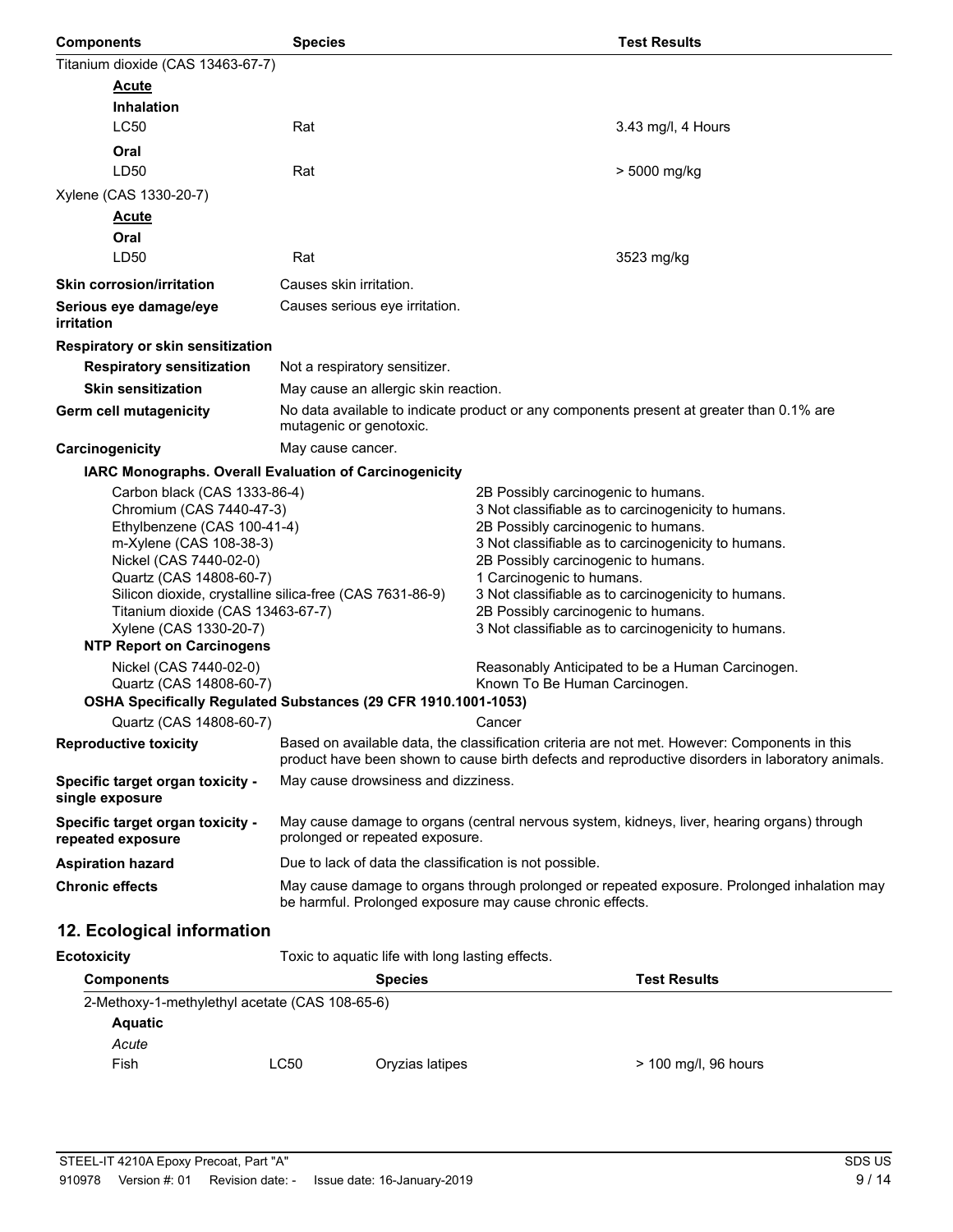| <b>Components</b>                                     |                  | <b>Species</b>                                                                                                                                                                                                                                                                                                                                    | <b>Test Results</b>                                                                       |
|-------------------------------------------------------|------------------|---------------------------------------------------------------------------------------------------------------------------------------------------------------------------------------------------------------------------------------------------------------------------------------------------------------------------------------------------|-------------------------------------------------------------------------------------------|
| Carbon black (CAS 1333-86-4)                          |                  |                                                                                                                                                                                                                                                                                                                                                   |                                                                                           |
| <b>Aquatic</b>                                        |                  |                                                                                                                                                                                                                                                                                                                                                   |                                                                                           |
| Acute                                                 |                  |                                                                                                                                                                                                                                                                                                                                                   |                                                                                           |
| Fish                                                  | LC50             | Leuciscus idus                                                                                                                                                                                                                                                                                                                                    | >= 1000 mg/l, 96 Hours                                                                    |
| Dipropylene glycol, monomethyl ether (CAS 34590-94-8) |                  |                                                                                                                                                                                                                                                                                                                                                   |                                                                                           |
| <b>Aquatic</b>                                        |                  |                                                                                                                                                                                                                                                                                                                                                   |                                                                                           |
| Acute                                                 |                  |                                                                                                                                                                                                                                                                                                                                                   |                                                                                           |
| Crustacea                                             | <b>LC50</b>      | Daphnia magna                                                                                                                                                                                                                                                                                                                                     | 1919 mg/l, 48 hours                                                                       |
| Fish                                                  | LC50             | Pimephales promelas                                                                                                                                                                                                                                                                                                                               | > 10000 mg/l, 96 hours                                                                    |
| Chronic<br>Crustacea                                  | <b>NOAEL</b>     | Daphnia magna                                                                                                                                                                                                                                                                                                                                     | 0.5 mg/l, 22 days                                                                         |
| Ethylbenzene (CAS 100-41-4)                           |                  |                                                                                                                                                                                                                                                                                                                                                   |                                                                                           |
| <b>Aquatic</b>                                        |                  |                                                                                                                                                                                                                                                                                                                                                   |                                                                                           |
| Acute                                                 |                  |                                                                                                                                                                                                                                                                                                                                                   |                                                                                           |
| Crustacea                                             | <b>EC50</b>      | Water flea (Daphnia magna)                                                                                                                                                                                                                                                                                                                        | 1.81 - 2.38 mg/l, 48 hours                                                                |
| Fish                                                  | LC50             | Rainbow trout, donaldson trout<br>(Oncorhynchus mykiss)                                                                                                                                                                                                                                                                                           | 4.2 mg/l, 96 hours                                                                        |
| Chronic                                               |                  |                                                                                                                                                                                                                                                                                                                                                   |                                                                                           |
| Crustacea                                             | <b>EC50</b>      | Ceriodaphnia dubia                                                                                                                                                                                                                                                                                                                                | 3.6 mg/l, 7 days                                                                          |
| m-Xylene (CAS 108-38-3)                               |                  |                                                                                                                                                                                                                                                                                                                                                   |                                                                                           |
| <b>Aquatic</b>                                        |                  |                                                                                                                                                                                                                                                                                                                                                   |                                                                                           |
| Acute                                                 |                  |                                                                                                                                                                                                                                                                                                                                                   |                                                                                           |
| <b>Fish</b>                                           | <b>LC50</b>      | Oncorhynchus mykiss                                                                                                                                                                                                                                                                                                                               | 8.4 mg/l, 96 Hours                                                                        |
| Titanium dioxide (CAS 13463-67-7)                     |                  |                                                                                                                                                                                                                                                                                                                                                   |                                                                                           |
| <b>Aquatic</b>                                        |                  |                                                                                                                                                                                                                                                                                                                                                   |                                                                                           |
| Acute                                                 |                  |                                                                                                                                                                                                                                                                                                                                                   |                                                                                           |
| Crustacea                                             | <b>EC50</b>      | Daphnia magna                                                                                                                                                                                                                                                                                                                                     | > 100 mg/l, 48 Hours                                                                      |
| Fish                                                  | LL <sub>50</sub> | Oryzias latipes                                                                                                                                                                                                                                                                                                                                   | > 100 mg/l, 96 Hours                                                                      |
| Xylene (CAS 1330-20-7)                                |                  |                                                                                                                                                                                                                                                                                                                                                   |                                                                                           |
| <b>Aquatic</b>                                        |                  |                                                                                                                                                                                                                                                                                                                                                   |                                                                                           |
| Fish                                                  | LC50             | Rainbow trout, donaldson trout<br>(Oncorhynchus mykiss)                                                                                                                                                                                                                                                                                           | 2.6 mg/l, 96 hours                                                                        |
| Persistence and degradability                         |                  | No data is available on the degradability of this product.                                                                                                                                                                                                                                                                                        |                                                                                           |
| <b>Bioaccumulative potential</b>                      |                  |                                                                                                                                                                                                                                                                                                                                                   |                                                                                           |
| Partition coefficient n-octanol / water (log Kow)     |                  |                                                                                                                                                                                                                                                                                                                                                   |                                                                                           |
| Ethylbenzene (CAS 100-41-4)                           |                  | 3.15                                                                                                                                                                                                                                                                                                                                              |                                                                                           |
| Xylene (CAS 1330-20-7)<br>m-Xylene (CAS 108-38-3)     |                  | $3.12 - 3.2$<br>3.2                                                                                                                                                                                                                                                                                                                               |                                                                                           |
| <b>Mobility in soil</b>                               |                  | This product is moderately water soluble and may disperse in soil.                                                                                                                                                                                                                                                                                |                                                                                           |
| Other adverse effects                                 |                  |                                                                                                                                                                                                                                                                                                                                                   | The product contains volatile organic compounds which have a photochemical ozone creation |
|                                                       | potential.       |                                                                                                                                                                                                                                                                                                                                                   |                                                                                           |
| 13. Disposal considerations                           |                  |                                                                                                                                                                                                                                                                                                                                                   |                                                                                           |
| <b>Disposal instructions</b>                          |                  | Collect and reclaim or dispose in sealed containers at licensed waste disposal site. Do not allow<br>this material to drain into sewers/water supplies. Do not contaminate ponds, waterways or ditches<br>with chemical or used container. Dispose of contents/container in accordance with<br>local/regional/national/international regulations. |                                                                                           |
| <b>Local disposal regulations</b>                     |                  | Dispose in accordance with all applicable regulations.                                                                                                                                                                                                                                                                                            |                                                                                           |
| Hazardous waste code                                  |                  | The waste code should be assigned in discussion between the user, the producer and the waste<br>disposal company.                                                                                                                                                                                                                                 |                                                                                           |
| Waste from residues / unused<br>products              |                  | Dispose of in accordance with local regulations. Empty containers or liners may retain some<br>product residues. This material and its container must be disposed of in a safe manner.                                                                                                                                                            |                                                                                           |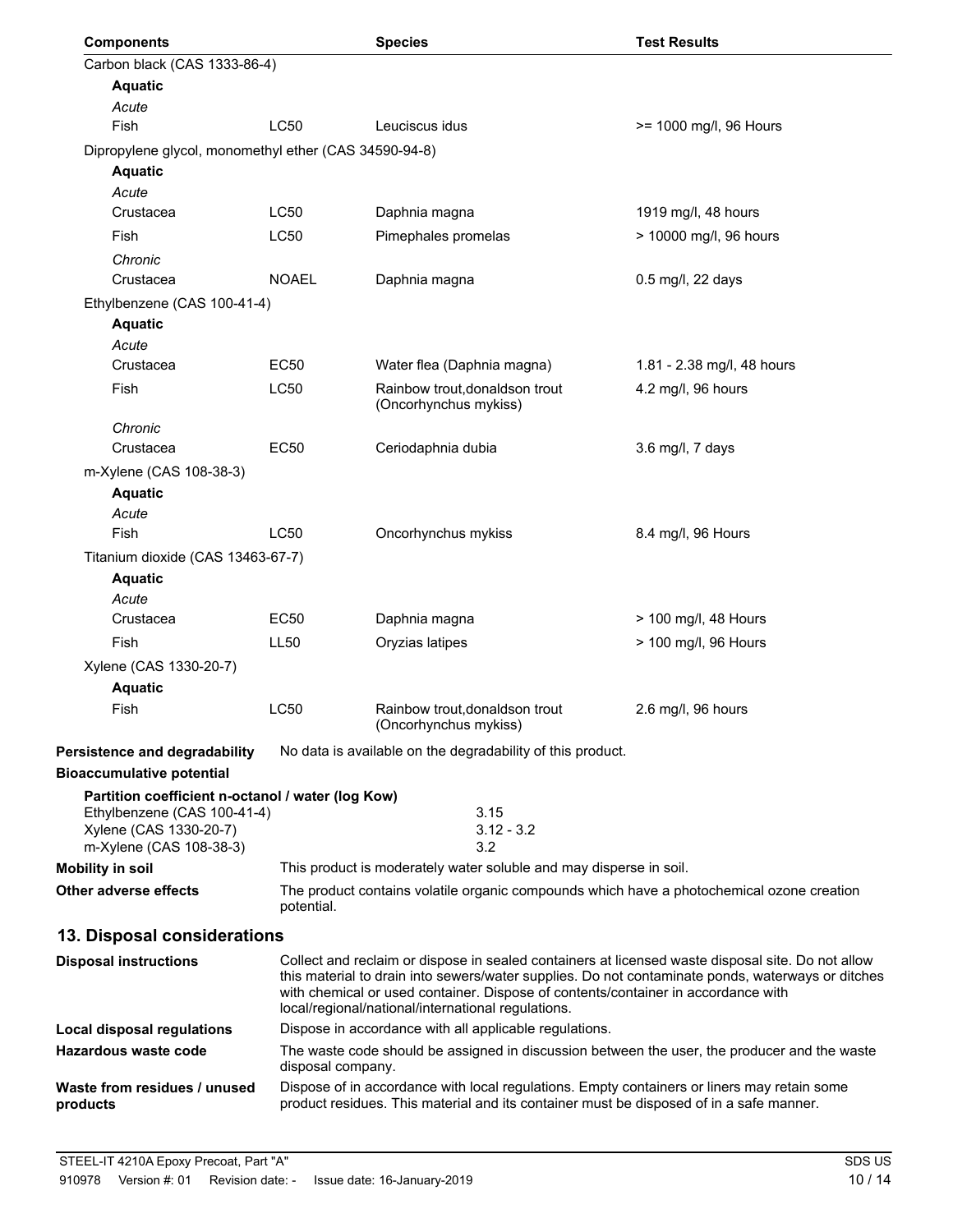Since emptied containers may retain product residue, follow label warnings even after container is emptied. Empty containers should be taken to an approved waste handling site for recycling or disposal.

## **14. Transport information**

| <b>DOT</b>                                                             |                                                                                                      |  |
|------------------------------------------------------------------------|------------------------------------------------------------------------------------------------------|--|
| UN number                                                              | <b>UN1263</b>                                                                                        |  |
| UN proper shipping name                                                | Paint                                                                                                |  |
| Transport hazard class(es)                                             |                                                                                                      |  |
| <b>Class</b>                                                           | 3                                                                                                    |  |
| <b>Subsidiary risk</b>                                                 |                                                                                                      |  |
| Label(s)                                                               | 3                                                                                                    |  |
| <b>Packing group</b>                                                   | III                                                                                                  |  |
| <b>Environmental hazards</b>                                           |                                                                                                      |  |
| <b>Marine pollutant</b>                                                | Yes                                                                                                  |  |
|                                                                        | Special precautions for user Read safety instructions, SDS and emergency procedures before handling. |  |
| <b>Special provisions</b>                                              | B1, B52, IB3, T2, TP1, TP29                                                                          |  |
| <b>Packaging exceptions</b>                                            | 150                                                                                                  |  |
| Packaging non bulk                                                     | 173                                                                                                  |  |
| Packaging bulk                                                         | 242                                                                                                  |  |
| <b>IATA</b>                                                            |                                                                                                      |  |
| <b>UN number</b>                                                       | <b>UN1263</b>                                                                                        |  |
| UN proper shipping name                                                | Paint                                                                                                |  |
| <b>Transport hazard class(es)</b>                                      |                                                                                                      |  |
| <b>Class</b>                                                           | 3                                                                                                    |  |
| <b>Subsidiary risk</b>                                                 | $\overline{\phantom{0}}$                                                                             |  |
| <b>Packing group</b>                                                   | III                                                                                                  |  |
| <b>Environmental hazards</b>                                           | Yes                                                                                                  |  |
| <b>ERG Code</b>                                                        | 3L                                                                                                   |  |
|                                                                        | Special precautions for user Read safety instructions, SDS and emergency procedures before handling. |  |
| <b>IMDG</b>                                                            |                                                                                                      |  |
| <b>UN number</b>                                                       | <b>UN1263</b>                                                                                        |  |
| UN proper shipping name                                                | <b>PAINT</b>                                                                                         |  |
| <b>Transport hazard class(es)</b>                                      |                                                                                                      |  |
| <b>Class</b>                                                           | 3                                                                                                    |  |
| <b>Subsidiary risk</b>                                                 | $\overline{a}$                                                                                       |  |
| <b>Packing group</b>                                                   | III                                                                                                  |  |
| <b>Environmental hazards</b>                                           |                                                                                                      |  |
| <b>Marine pollutant</b>                                                | Yes                                                                                                  |  |
| <b>EmS</b>                                                             | $F-E$ , $S-E$                                                                                        |  |
|                                                                        | Special precautions for user Read safety instructions, SDS and emergency procedures before handling. |  |
| Transport in bulk according to                                         | Not established.                                                                                     |  |
| Annex II of MARPOL 73/78 and                                           |                                                                                                      |  |
| the IBC Code                                                           |                                                                                                      |  |
| 15. Regulatory information                                             |                                                                                                      |  |
|                                                                        |                                                                                                      |  |
| <b>US federal regulations</b>                                          | This product is a "Hazardous Chemical" as defined by the OSHA Hazard Communication                   |  |
|                                                                        | Standard, 29 CFR 1910.1200.                                                                          |  |
|                                                                        | TSCA Section 12(b) Export Notification (40 CFR 707, Subpt. D)                                        |  |
| Not regulated.                                                         |                                                                                                      |  |
|                                                                        | <b>CERCLA Hazardous Substance List (40 CFR 302.4)</b>                                                |  |
| Barium phosphate (CAS 10048-98-3)                                      | Listed.                                                                                              |  |
| Chromium (CAS 7440-47-3)                                               | Listed.                                                                                              |  |
| Ethylbenzene (CAS 100-41-4)                                            | Listed.                                                                                              |  |
| m-Xylene (CAS 108-38-3)                                                | Listed.                                                                                              |  |
| Nickel (CAS 7440-02-0)<br>Listed.<br>Xylene (CAS 1330-20-7)<br>Listed. |                                                                                                      |  |
| <b>SARA 304 Emergency release notification</b>                         |                                                                                                      |  |
|                                                                        |                                                                                                      |  |
| Not regulated.                                                         | OSHA Specifically Regulated Substances (29 CFR 1910.1001-1053)                                       |  |
|                                                                        |                                                                                                      |  |
| Quartz (CAS 14808-60-7)                                                | Cancer                                                                                               |  |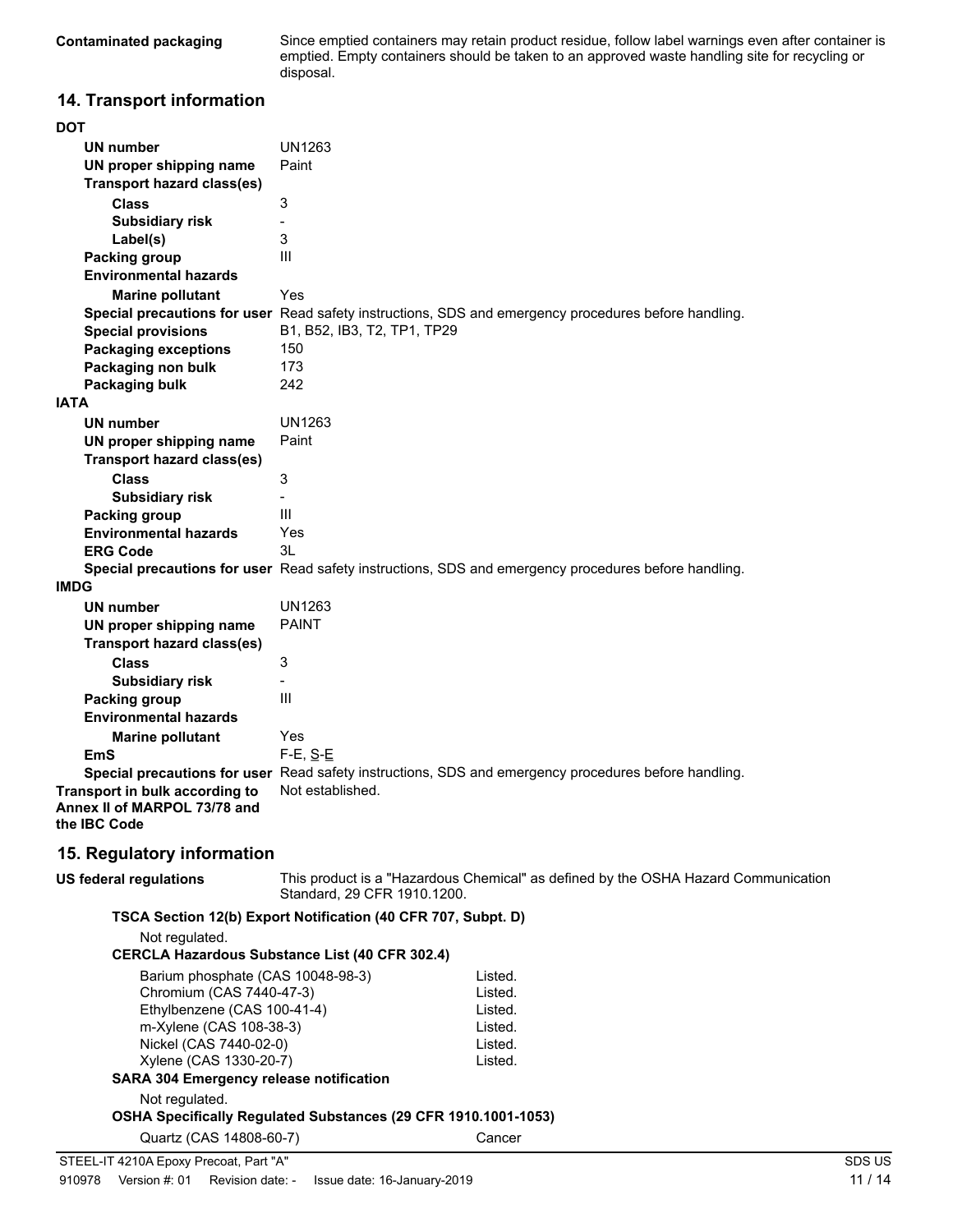#### lung effects immune system effects kidney effects

#### **Superfund Amendments and Reauthorization Act of 1986 (SARA)**

**SARA 302 Extremely hazardous substance**

| Not listed.                            |                                                                                                                                                                                                                                                 |
|----------------------------------------|-------------------------------------------------------------------------------------------------------------------------------------------------------------------------------------------------------------------------------------------------|
| SARA 311/312 Hazardous<br>chemical     | Yes                                                                                                                                                                                                                                             |
| <b>Classified hazard</b><br>categories | Flammable (gases, aerosols, liquids, or solids)<br>Skin corrosion or irritation<br>Serious eve damage or eve irritation<br>Respiratory or skin sensitization<br>Carcinogenicity<br>Specific target organ toxicity (single or repeated exposure) |

#### **SARA 313 (TRI reporting)**

| <b>Chemical name</b> | <b>CAS number</b> | $%$ by wt. |
|----------------------|-------------------|------------|
| Barium phosphate     | 10048-98-3        | 1 - 5      |
| Chromium             | 7440-47-3         | $1 - 3$    |
| Ethylbenzene         | 100-41-4          | $1 - 5$    |
| m-Xylene             | 108-38-3          | $1 - 3$    |
| Nickel               | 7440-02-0         | < 1        |
| Xylene               | 1330-20-7         | $15 - 20$  |

#### **Other federal regulations**

#### **Clean Air Act (CAA) Section 112 Hazardous Air Pollutants (HAPs) List**

Chromium (CAS 7440-47-3) Ethylbenzene (CAS 100-41-4) m-Xylene (CAS 108-38-3) Nickel (CAS 7440-02-0) Xylene (CAS 1330-20-7)

#### **Clean Air Act (CAA) Section 112(r) Accidental Release Prevention (40 CFR 68.130)**

Not regulated.

**Safe Drinking Water Act** Not regulated. **(SDWA)**

## **US state regulations**

#### **US. Massachusetts RTK - Substance List**

1-Methoxy-2-propanol (CAS 107-98-2) Carbon black (CAS 1333-86-4) Chromium (CAS 7440-47-3) Dipropylene glycol, monomethyl ether (CAS 34590-94-8) Ethylbenzene (CAS 100-41-4) m-Xylene (CAS 108-38-3) Nickel (CAS 7440-02-0) Quartz (CAS 14808-60-7) Silicon dioxide, crystalline silica-free (CAS 7631-86-9) Titanium dioxide (CAS 13463-67-7) Xylene (CAS 1330-20-7)

#### **US. New Jersey Worker and Community Right-to-Know Act**

1-Methoxy-2-propanol (CAS 107-98-2) Barium phosphate (CAS 10048-98-3) Carbon black (CAS 1333-86-4) Chromium (CAS 7440-47-3) Dipropylene glycol, monomethyl ether (CAS 34590-94-8) Ethylbenzene (CAS 100-41-4) m-Xylene (CAS 108-38-3) Nickel (CAS 7440-02-0) Quartz (CAS 14808-60-7) Silicon dioxide, crystalline silica-free (CAS 7631-86-9) Titanium dioxide (CAS 13463-67-7) Xylene (CAS 1330-20-7)

**US. Pennsylvania Worker and Community Right-to-Know Law**

1-Methoxy-2-propanol (CAS 107-98-2)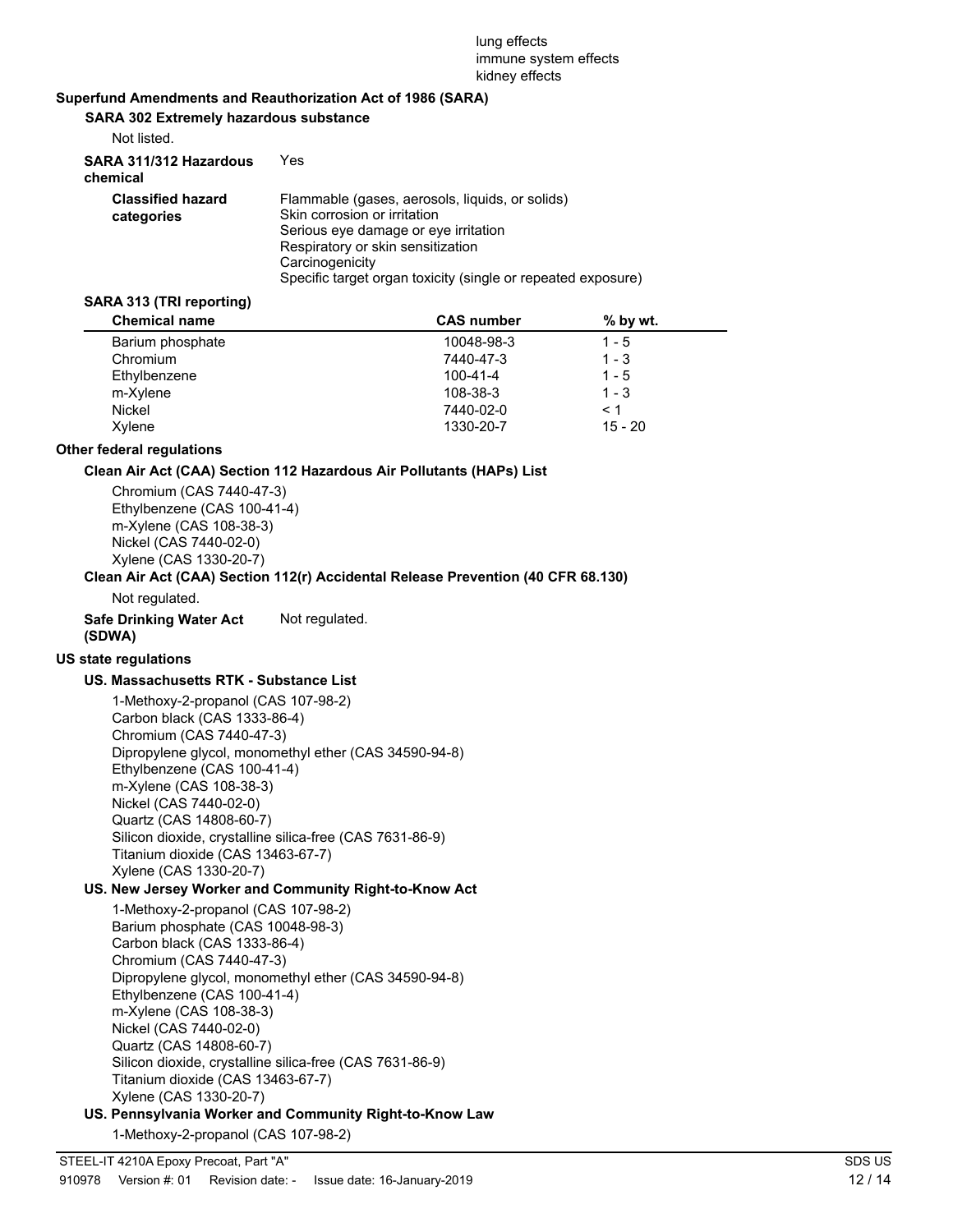Barium phosphate (CAS 10048-98-3) Carbon black (CAS 1333-86-4) Chromium (CAS 7440-47-3) Dipropylene glycol, monomethyl ether (CAS 34590-94-8) Ethylbenzene (CAS 100-41-4) m-Xylene (CAS 108-38-3) Nickel (CAS 7440-02-0) Quartz (CAS 14808-60-7) Silicon dioxide, crystalline silica-free (CAS 7631-86-9) Titanium dioxide (CAS 13463-67-7) Xylene (CAS 1330-20-7)

#### **US. Rhode Island RTK**

1-Methoxy-2-propanol (CAS 107-98-2) Barium phosphate (CAS 10048-98-3) Carbon black (CAS 1333-86-4) Chromium (CAS 7440-47-3) Dipropylene glycol, monomethyl ether (CAS 34590-94-8) Ethylbenzene (CAS 100-41-4) m-Xylene (CAS 108-38-3) Nickel (CAS 7440-02-0) Quartz (CAS 14808-60-7) Titanium dioxide (CAS 13463-67-7) Xylene (CAS 1330-20-7)

#### **California Proposition 65**



WARNING: This product can expose you to chemicals including Ethylbenzene, which is known to the State of California to cause cancer, and Toluene, which is known to the State of California to cause birth defects or other reproductive harm. For more information go to www.P65Warnings.ca.gov.

#### **California Proposition 65 - CRT: Listed date/Carcinogenic substance**

| Carbon black (CAS 1333-86-4)                                     | Listed: February 21, 2003 |  |
|------------------------------------------------------------------|---------------------------|--|
| Ethylbenzene (CAS 100-41-4)                                      | Listed: June 11, 2004     |  |
| Nickel (CAS 7440-02-0)                                           | Listed: October 1, 1989   |  |
| Quartz (CAS 14808-60-7)                                          | Listed: October 1, 1988   |  |
| Titanium dioxide (CAS 13463-67-7)                                | Listed: September 2, 2011 |  |
| California Proposition 65 - CRT: Listed date/Developmental toxin |                           |  |

Toluene (CAS 108-88-3) Listed: January 1, 1991

**US. California. Candidate Chemicals List. Safer Consumer Products Regulations (Cal. Code Regs, tit. 22, 69502.3, subd. (a))**

1-Methoxy-2-propanol (CAS 107-98-2) Carbon black (CAS 1333-86-4) Chromium (CAS 7440-47-3) Ethylbenzene (CAS 100-41-4) m-Xylene (CAS 108-38-3) Nickel (CAS 7440-02-0) Quartz (CAS 14808-60-7) Titanium dioxide (CAS 13463-67-7) Xylene (CAS 1330-20-7)

#### **International Inventories**

| Country(s) or region | <b>Inventory name</b>                                                     | On inventory (yes/no)* |
|----------------------|---------------------------------------------------------------------------|------------------------|
| Australia            | Australian Inventory of Chemical Substances (AICS)                        | No                     |
| Canada               | Domestic Substances List (DSL)                                            | Yes                    |
| Canada               | Non-Domestic Substances List (NDSL)                                       | No                     |
| China                | Inventory of Existing Chemical Substances in China (IECSC)                | No                     |
| Europe               | European Inventory of Existing Commercial Chemical<br>Substances (EINECS) | No                     |
| Europe               | European List of Notified Chemical Substances (ELINCS)                    | No                     |
| Japan                | Inventory of Existing and New Chemical Substances (ENCS)                  | <b>No</b>              |
| Korea                | Existing Chemicals List (ECL)                                             | Yes                    |
| New Zealand          | New Zealand Inventory                                                     | Yes                    |
| Philippines          | Philippine Inventory of Chemicals and Chemical Substances<br>(PICCS)      | No                     |